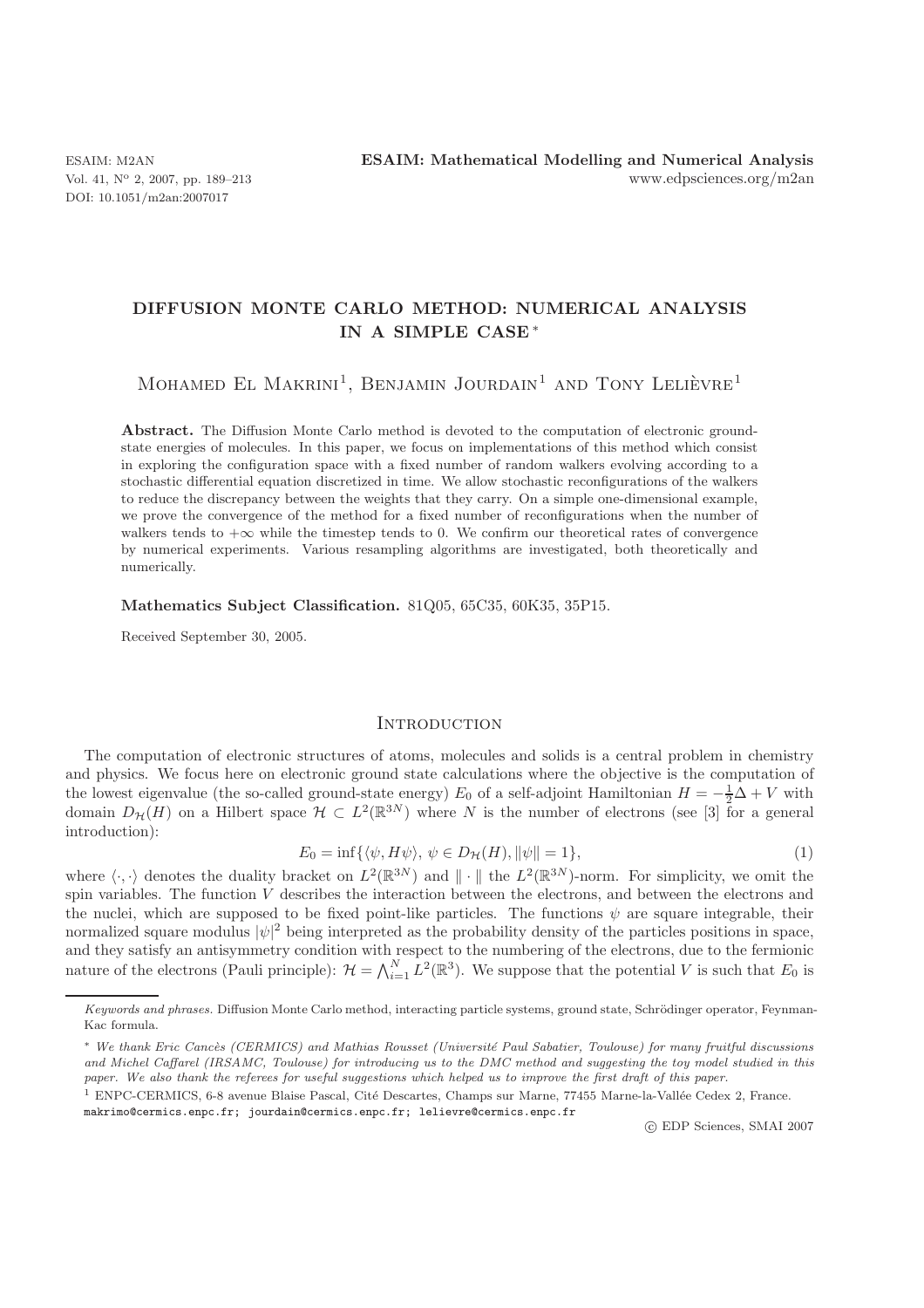an isolated eigenvalue of H (see [4] for sufficient conditions), and we denote by  $\psi_0$  a normalized eigenfunction associated with  $E_0$ .

Due to the high dimensionality of the problem, stochastic methods are particularly well suited to compute  $E_0$ . The first particle approximation scheme of such spectral quantities was introduced in [12] for finite state space models. Convergence analysis for such interacting particle systems (both continuous or discrete in time) first appeared in  $[7-10]$ . The Diffusion Monte Carlo (DMC) method is widely used in chemistry (see [2,17]), but has been only recently considered from a mathematical viewpoint (see [4,14]). This method gives an estimate of  $E_0$ in terms of the long-time limit of the expectation of a functional of a drift-diffusion process with a source term. It requires an importance sampling function  $\psi_I$  which approximates the ground-state  $\psi_0$  of H. Let us define the drift function  $\mathbf{b} = \nabla \ln |\psi_I|$ , the so-called local energy  $E_L = \frac{H \psi_I}{\psi_I}$ and the DMC energy:

$$
E_{\rm DMC}(t) = \frac{\mathbb{E}\left(E_L(\boldsymbol{X}_t)\exp\left(-\int_0^t E_L(\boldsymbol{X}_s)\mathrm{d}s\right)\right)}{\mathbb{E}\left(\exp\left(-\int_0^t E_L(\boldsymbol{X}_s)\mathrm{d}s\right)\right)},\tag{2}
$$

where the 3N-dimensional process  $\boldsymbol{X}_t$  satisfies the stochastic differential equation:

$$
\begin{cases}\n\boldsymbol{X}_t = \boldsymbol{X}_0 + \int_0^t \boldsymbol{b}(\boldsymbol{X}_s) \, \mathrm{d}s + \boldsymbol{W}_t, \\
\boldsymbol{X}_0 \sim |\psi_I|^2(\boldsymbol{x}) \, \mathrm{d}\boldsymbol{x}.\n\end{cases} \tag{3}
$$

The stochastic process  $(W_t)_{t\geq 0}$  is a standard 3N-dimensional Brownian motion. One can then show that (see [4])

$$
\lim_{t \to \infty} E_{\text{DMC}}(t) = E_{\text{DMC},0},\tag{4}
$$

where

$$
E_{\text{DMC},0} = \inf \{ \langle \psi, H\psi \rangle, \, \psi \in D_{\mathcal{H}}(H), \|\psi\| = 1, \, \psi = 0 \text{ on } \psi_I^{-1}(0) \}. \tag{5}
$$

We have proved in [4] that  $E_{\text{DMC,0}} \geq E_0$ , with equality if and only if the nodal surfaces of  $\psi_I$  coincide with those of a ground state  $\psi_0$  of H. In other words, if there exists a ground state  $\psi_0$  such that  $\psi_I^{-1}(0) = \psi_0^{-1}(0)$ ,<br>then  $\lim_{h \to 0} E_{\text{DMG}}(t) = E_0$ . The error  $|E_0 - E_{\text{DMG}}|$  is related to the so-called fixed-node then  $\lim_{t\to\infty} E_{\text{DMC}}(t) = E_0$ . The error  $|E_0 - E_{\text{DMC},0}|$  is related to the so-called fixed-node approximation, which is well known by practitioners of the field (see [3]).

In this paper, we complement the theoretical results obtained in [4] with a numerical analysis in a simple case. In practice, the longtime limit  $E_{\text{DMC},0}$  in (4) is approximated by taking the value of  $E_{\text{DMC}}$  at a (large) time  $T > 0$ . Then  $E_{\text{DMC}}(T)$  is approximated by using a discretization in time of the stochastic differential equation (3) and of the integral in the exponential factor in (2), and an approximation of the expectation values in (2) by an empirical mean over a large number N of trajectories. These trajectories  $(X^{i})_{1\leq i\leq N}$ , also<br>called walkers in the physical literature or particles in the mathematical literature satisfy a discreti called walkers in the physical literature or particles in the mathematical literature, satisfy a discretized version of (3), and interact at times  $n\Delta t$  for  $n \in \{1,\ldots,\nu-1\}$  where  $\Delta t = T/\nu$  for  $\nu \in \mathbb{N}^*$  through a stochastic reconfiguration step aimed at reducing the discrepancy between their exponential weights. We thus obtain an interacting particle system. The number of reconfiguration steps is  $\nu-1$ . The stochastic differential equation (3) is discretized with a possibly smaller timestep  $\delta t = \Delta t / \kappa = T / (\nu \kappa)$  with  $\kappa \in \mathbb{N}^*$ . The total number of steps for the discretization of (3) is then  $K = \nu \kappa$ .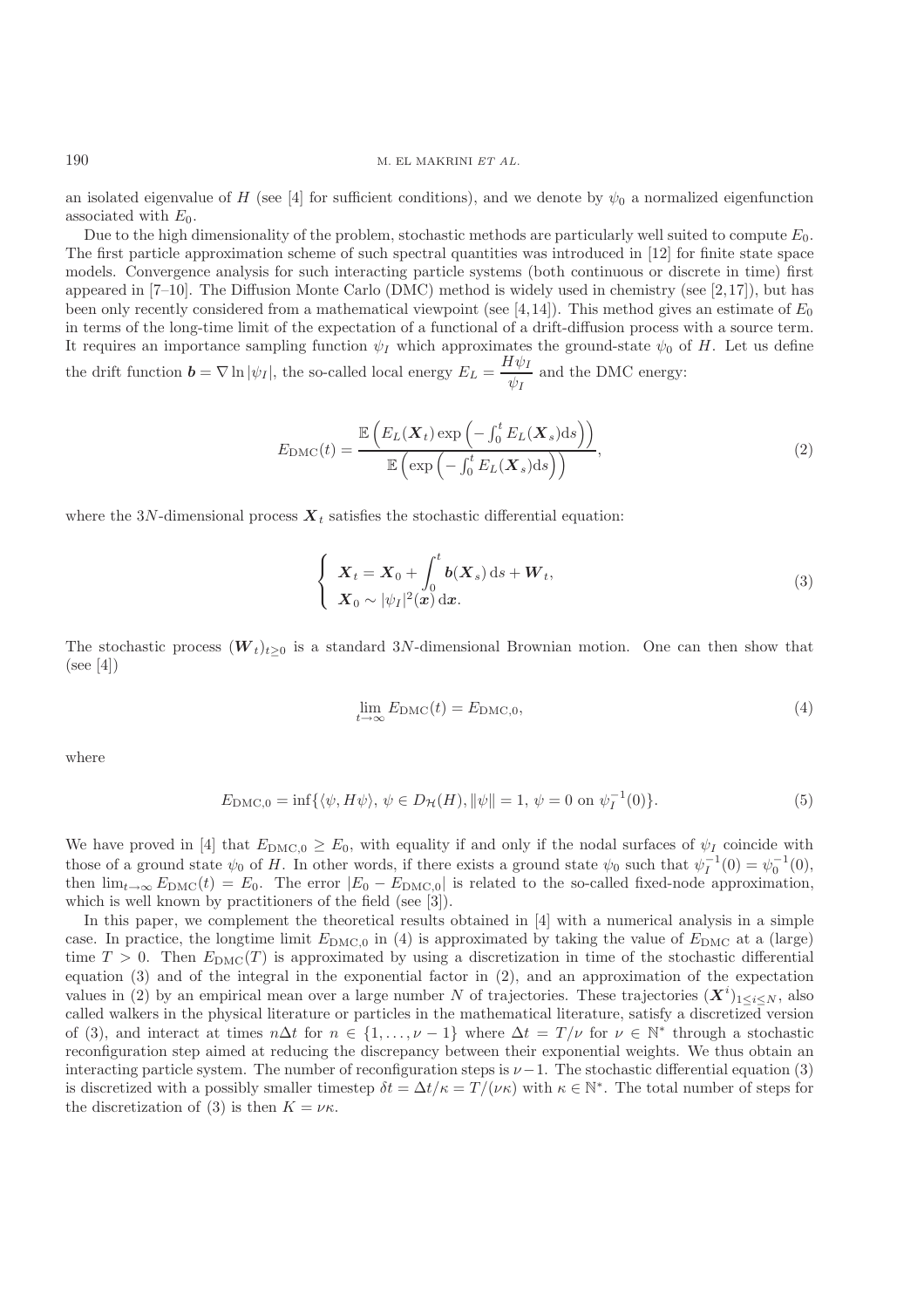In the following, we consider the following simple version of a DMC scheme with a fixed number of walkers (see [2]):

- **Initialization** of an ensemble of N walkers  $(X_{0\Delta t}^j)$  $\lim_{1 \le j \le N}$  i.i.d. according to  $|\psi_I|^2(x) dx$ .
- **Iterations in time:** let us be given the particle positions  $(X_{n\Delta t}^j)$ at time  $n\Delta t$ , for  $n \in \{0, ..., \nu-1\leq j\leq N\}$ 
	- 1}. The new particle positions at time  $(n+1)\Delta t$  are obtained in two steps:
	- (1) **Walkers displacement:** for all  $1 \leq j \leq N$ , the successive positions  $(X_{n\Delta t+\delta t}^j, ..., X_{n\Delta t+\kappa \delta t}^j)$ over the time interval  $(n\Delta t, (n+1)\Delta t)$  are obtained by an appropriate discretization of (3). In the field of interacting particles system for Feynman-Kac formulae (see [7, 9]), this step is called **the mutation step**.
	- (2) **Stochastic reconfiguration:** The new positions<sup>1</sup>  $(X_{(n+1)\Delta t}^j)$ which will be used as the<br> $\frac{1 \leq j \leq N}{f}$  are obtained from independent initial particle positions on the time interval  $((n+1)\Delta t,(n+2)\Delta t)$  are obtained from independent sampling of the measure

$$
\frac{\sum_{j=1}^{N} \exp\left(-\delta t \sum_{k=1}^{\kappa} E_L(\boldsymbol{X}_{n\Delta t+k\delta t}^j)\right) \delta_{\boldsymbol{X}_{n\Delta t+k\delta t}^j}}{\sum_{j=1}^{N} \exp\left(-\delta t \sum_{k=1}^{\kappa} E_L(\boldsymbol{X}_{n\Delta t+k\delta t}^j)\right)}.
$$
\n(6)

In words, the new particle positions  $(X_{(n+1)\Delta t}^j)$ are randomly chosen among the final  $1\leq j\leq N$ particle positions  $(X_{n\Delta t+\kappa\delta t}^j)_{1\leq j\leq N}$ , each of them being weighted with the coefficient  $\exp\left(-\delta t \sum_{k=1}^{\kappa} E_L(\mathbf{X}_{n\Delta t+k\delta t}^j)\right)$  (accordingly to the exponential factor in (2)). In the field of interacting particles system for Feynman-Kac formulae, this step is called **the selection step**.

An estimate of  $E_{\text{DMC}}(t_{n+1})$  is then given by:

$$
E_{\rm DMC}(t_{n+1}) \simeq \frac{1}{N} \sum_{j=1}^{N} E_L\left(\boldsymbol{X}_{(n+1)\Delta t}^j\right). \tag{7}
$$

There are other possible estimations of  $E_{\text{DMC}}(t_{n+1})$ . In [2], the authors propose to use Cesaro or weighted Cesaro means of the expression (7). In Section 1, we will use the following expression:

$$
E_{\text{DMC}}(t_{n+1}) \simeq \frac{\sum_{j=1}^{N} E_L(\mathbf{X}_{n\Delta t + \kappa \delta t}^j) \exp\left(-\delta t \sum_{k=1}^{\kappa} E_L(\mathbf{X}_{n\Delta t + k\delta t}^j)\right)}{\sum_{j=1}^{N} \exp\left(-\delta t \sum_{k=1}^{\kappa} E_L(\mathbf{X}_{n\Delta t + k\delta t}^j)\right)},
$$
(8)

in an intermediate step to prove the convergence result.

We would like to mention that a continuous in time version of the DMC scheme with stochastic reconfiguration has been proposed in [14]. The author analyzes the longtime behavior of the interacting particle system and proves in particular a uniform in time control of the variance of the estimated energy.

The DMC algorithm presented above is prototypical. Many refinements are used in practice. For example, an acception-rejection step is generally used in the walkers displacement step (see [13]). This will not be

<sup>&</sup>lt;sup>1</sup>With a slight abuse of notation and though  $n\Delta t + \kappa \delta t = (n+1)\Delta t$ , we distinguish between the particle positions  $\mathbf{X}_{n\Delta t + \kappa \delta t}^j$ at the end of the walkers displacement on time interval  $(n\Delta t, (n+1)\Delta t)$ , and the new particle positions  $\mathbf{X}_{(n+1)\Delta t}^j$  obtained after the reconfiguration step, and which are used as the initial position for the next walkers displacement on time interval  $((n+1)\Delta t, (n+2)\Delta t)$ . We will use a more precise notation for the analysis of the numerical scheme in Section 1, but this is not required at this stage.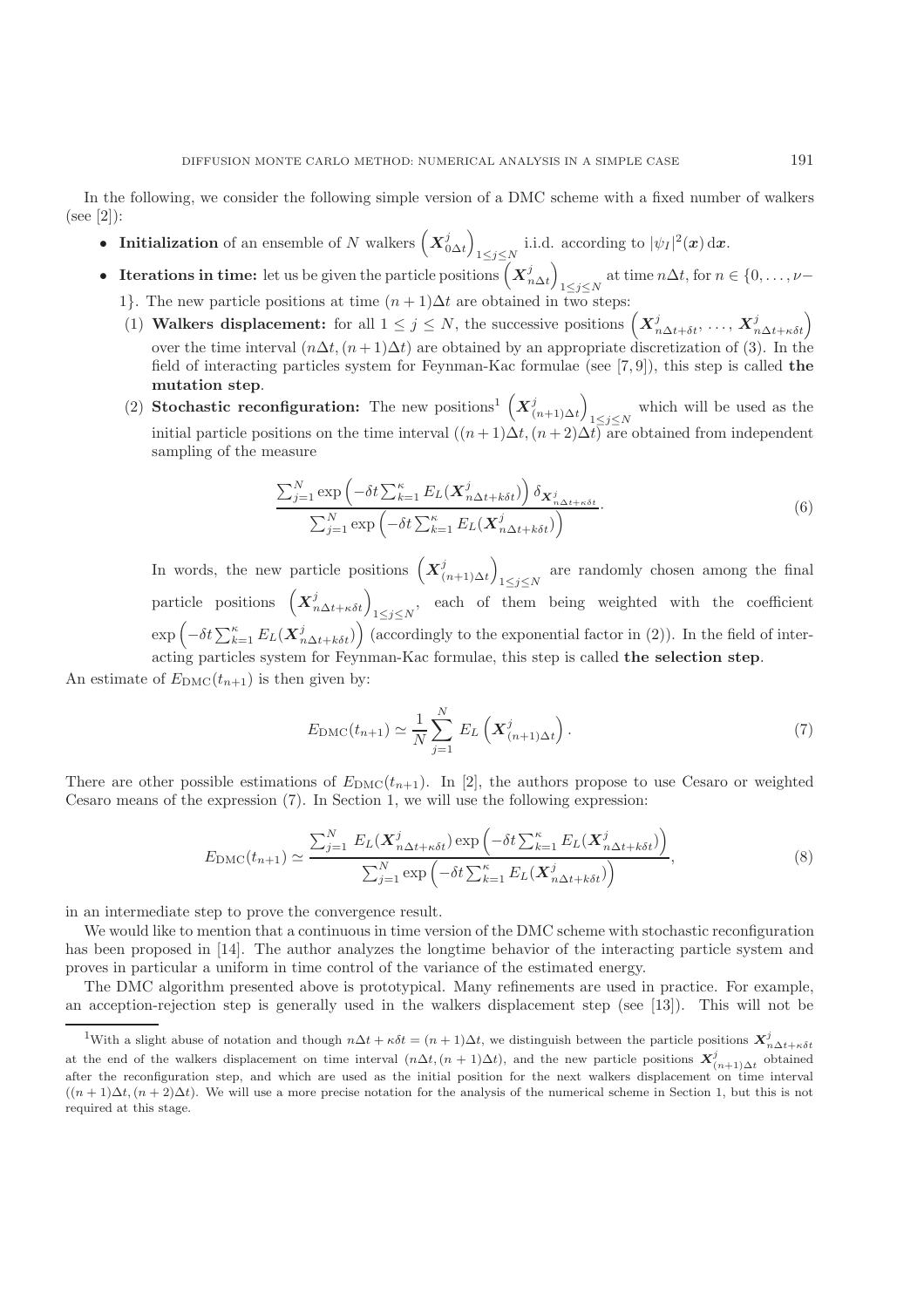discussed here. Likewise, the selection step can be done in many ways (see [5,6] for general algorithms, and [2, 15, 17] for algorithms used in the context of DMC computations). In this paper, we restrict ourselves to resampling methods with a fixed number of particles, and such that the weights of the particles after resampling are equal to 1. Then, the basic consistency requirement of the selection step is that, conditionally on the former positions  $(X_{n\Delta t+k\delta t}^j)_{1\leq j\leq N,1\leq k\leq \kappa}$ , the *i*-th particle  $X_{n\Delta t+\kappa\delta t}^i$  is replicated  $N\rho_n^i$  times in mean, where  $\rho_n^i = \exp\left(-\delta t \sum_{k=1}^{\kappa} E_L(\boldsymbol{X}_{n\Delta t+k\delta t}^i)\right) \Big/ \sum_{j=1}^N \exp\left(-\delta t \sum_{k=1}^{\kappa} E_L(\boldsymbol{X}_{n\Delta t+k\delta t}^j)\right)$  denotes the (normalized) weight of the i-th particle. There are of course many ways to satisfy this requirement. We presented above the so-called *multinomial resampling* method. We will also discuss below *residual resampling* (also called stochastic remainder resampling), *stratified resampling* and *systematic resampling*, which may also be used for DMC computations. Let us briefly describe these three resampling methods. Residual resampling consists in reproducing  $[N\rho_n^i]$ <br>times the *i*-th particle, and then completing the set of particles by using multipomial resampling to draw the times the i-th particle, and then completing the set of particles by using multinomial resampling to draw the  $N^R = N - \sum_{l=1}^N [N \rho_n^l]$  remaining particles, the *i*-th particle being assigned the weight  $\rho_n^{R,i} = \{N \rho_n^i\}/N^R$ .<br>Here and in the following  $|x|$  and  $\{x\}$  respectively denote the integer and the fractional part of Here and in the following, [x] and  $\{x\}$  respectively denote the integer and the fractional part of  $x \in \mathbb{R}$ . In the stratified resempling method, the interval  $(0, 1)$  is divided into N intervals  $((i - 1)/N, i/N)$   $(1 \le$ stratified resampling method, the interval  $(0, 1)$  is divided into N intervals  $((i - 1)/N, i/N)$   $(1 \le i \le N)$ , N random variables are then drawn independently and uniformly in each interval, and the new particle positions are then obtained by the inversion method:  $\mathbf{X}_{(n+1)\Delta t}^i = \sum_{j=1}^N \mathbb{1}_{\{\sum_{l=1}^{j-1} \rho_n^l < (i-U_n^i)/N \leq \sum_{l=1}^j \rho_n^l\}} \mathbf{X}_{n\delta t + \kappa \delta t}^j$ , where  $U_n^i$ <br>are i.i.d. random variables uniformly distributed over [0, 1]  $\sum_{l=1}^{0}$   $\rho_n^l$  +  $U_n$  = 0. Systematic resampling consists in replicating the *i*-th particle  $\left[ N \sum_{l=1}^{i} \rho_n^l + U_n \right] - \left[ N \sum_{l=1}^{i-1} \rho_n^l + V_n \right]$  $\overline{\phantom{a}}$ times<sup>2</sup>, where  $(U_n)_{n\geq 1}$  are independent random variables uniformly distributed in [0, 1]. Notice that systematic resampling can be seen as the stratified resampling method, with  $U_n^1 = \ldots = U_n^N = U_n$ . Contrary to the three other resampling methods, after a systematic resampling step, the new particle positions are not independent, conditionally on the former positions. This makes systematic resampling much more difficult to study mathematically. To our knowledge, its convergence even in a discrete time setting is still an open question. We will therefore restrict ourselves to a numerical study of its performance.

Notice that practitioners often use branching algorithms with an evolving number of walkers during the computation (see [13, 17]): the particles with low local energy are replicated and the particles with high local energy are killed, without keeping the total number of particles constant. This may lead to a smaller Monte Carlo error (fourth contribution to the error in the classification just below).

We can distinguish between four sources of errors in the approximation of  $E_0$  by  $\frac{1}{N}$  $\sum$  $\sum_{j=1}^L$  $\left(X_{\nu\Delta t}^{j}\right)$ :

- (1) the error due to the fixed node approximation  $|E_0 E_{\text{DMC},0}|$ ;
- (2) the error due to finite time approximation of the limit:  $\lim_{t\to\infty} E_{\text{DMC}}(t) \simeq E_{\text{DMC}}(T)$ ;<br>(3) the error due to the time discretization of the stochastic differential equation (3) and
- (3) the error due to the time discretization of the stochastic differential equation (3) and of the integral in the exponential factor in  $E_{\text{DMC}}(t)$  (see (2));
- (4) the error introduced by the interacting particle system, due to the approximation of the expectation value in (2) by an empirical mean.

The error (1) due to the fixed node approximation has been analyzed theoretically in [4].

Concerning the error (2) due to finite time approximation of the limit, the rate of convergence in time is typically exponential. Indeed if  $H$  admits a spectral gap (namely if the distance between  $E_0$  and the remaining of the spectrum of H is strictly positive), and if  $\psi_I$  is such that  $\langle \psi_I, H\psi_I \rangle < \inf \sigma_{\rm ess}(H)$ , then one can show<br>that the operator H with domain  $D_{\mathcal{U}}(H) \cap \{\psi_1, \psi_1 = 0, \text{on } \psi_1^{-1}(0)\}$  (whose lowest eigenvalue is that the operator H with domain  $D_{\mathcal{H}}(H) \cap \{\psi, \psi = 0 \text{ on } \psi_I^{-1}(0)\}$  (whose lowest eigenvalue is  $E_{\text{DMC},0}$ , see (5))

 $\mathbb{E}(|x+U|) = |x|\mathbb{P}(U < 1 - \{x\}) + (|x|+1)\mathbb{P}(U \geq 1 - \{x\}) = |x|(1 - \{x\}) + (|x|+1)\{x\} = x.$ 

<sup>2</sup>The consistency of this resampling method follows from the following easy computation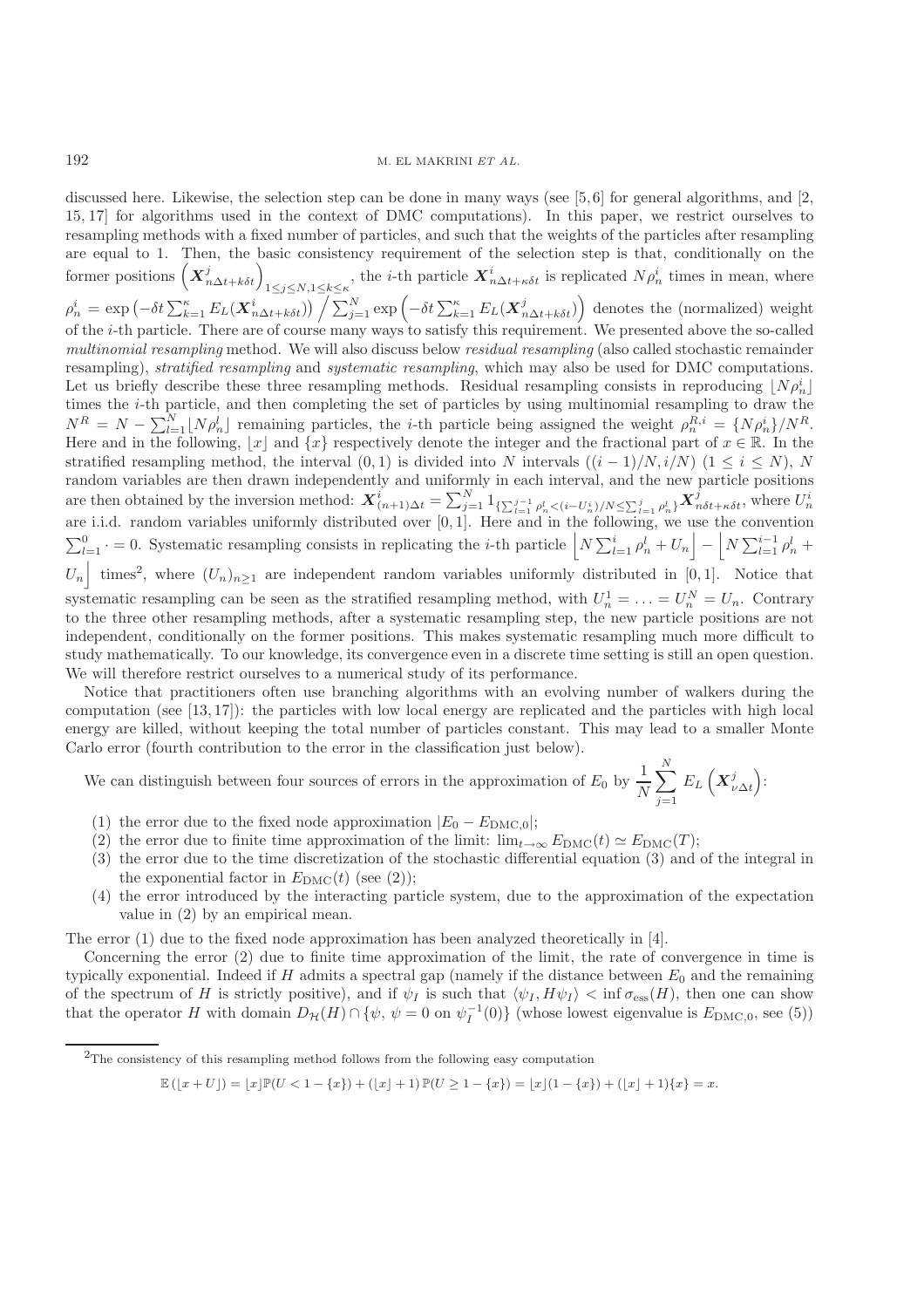also admits a spectral gap  $\gamma > 0$ . Then, by standard spectral decomposition methods, we have:

$$
0 \le |E_{\text{DMC}}(t) - E_{\text{DMC},0}| \le C \exp(-\gamma t).
$$

Our aim in this paper is to provide some theoretical and numerical results related to the errors (3) and (4), in the framework of a simple one-dimensional case. We therefore consider in the following that the final time of simulation T is fixed and we analyze the error introduced by the numerical scheme on the estimate of  $E_{\text{DMC}}(T)$ . Our convergence result is of the form:

$$
\mathbb{E}\left| E_{\text{DMC}}(T) - \frac{1}{N} \sum_{j=1}^{N} E_L\left(\boldsymbol{X}_{\nu\kappa\delta t}^j\right) \right| \le C(T)\,\delta t + \frac{C(T,\nu)}{\sqrt{N}},\tag{9}
$$

where  $C(T)$  (resp.  $C(T,\nu)$ ) denotes a constant which only depends on T (resp. on T and  $\nu$ ) (see Thm. 4 and Cor. 13 below).

Let us now present the toy model we consider in the following. We consider the Hamiltonian

$$
H = -\frac{1}{2}\frac{d^2}{dx^2} + V, \text{ with } V = \frac{\omega^2}{2}x^2 + \theta x^4,
$$
\n(10)

where  $\omega, \theta > 0$  are two constants. The ground state energy  $E_0$  is defined by (1), with

$$
\mathcal{H} = \left\{ \psi \in L^2(\mathbb{R}), \, \psi(x) = -\psi(-x) \right\}.
$$
\n<sup>(11)</sup>

We restrict the functional spaces to odd functions in order to mimic the antisymmetry constraint on  $\psi$  for fermionic systems. The importance sampling  $\psi_I$  is chosen to be the ground state of  $H_0 = -\frac{1}{2}\frac{d^2}{dx^2} + \frac{\omega^2}{2}x^2$  on  $\mathcal{H}$ :

$$
\psi_I(x) = \sqrt{2\omega} \left(\frac{\omega}{\pi}\right)^{1/4} x e^{-\frac{\omega}{2}x^2}.
$$
\n(12)

It is associated with the energy  $\frac{3}{2}\omega$ :  $H_0\psi_I = \frac{3}{2}\omega\psi_I$ . The drift function b and the local energy  $E_L$  are then defined by:

$$
b(x) = \frac{\psi'_I}{\psi_I}(x) = \frac{1}{x} - \omega x, \text{ and } E_L(x) = V(x) - \frac{1}{2} \frac{\psi''_I}{\psi_I}(x) = \frac{3}{2}\omega + \theta x^4.
$$
 (13)

Thus, using equation  $(2)$ , the DMC energy is:

$$
E_{\rm DMC}(t) = \frac{3}{2}\omega + \theta \frac{\mathbb{E}\left(X_t^4 \exp\left(-\theta \int_0^t X_s^4 \mathrm{d}s\right)\right)}{\mathbb{E}\left(\exp\left(-\theta \int_0^t X_s^4 \mathrm{d}s\right)\right)},\tag{14}
$$

where

$$
X_t = X_0 + \int_0^t \left(\frac{1}{X_s} - \omega X_s\right) ds + W_t,
$$
\n(15)

with  $(W_t)_{t\geq0}$  a Brownian motion independent from the initial variable  $X_0$  which is distributed according to the invariant measure  $2\sqrt{2}(x)1$  and  $x$ . We recall that due to the explosive part in the drift function b the invariant measure  $2\psi_1^2(x)1_{\{x>0\}}dx$ . We recall that due to the explosive part in the drift function b, the stockhastic process cannot cross 0, which is the zero point of  $\psi_1$  (see [4]).  $\mathbb{P}(3t>0, X=0)=0$ . This stochastic process cannot cross 0, which is the zero point of  $\psi_I$  (see [4]):  $\mathbb{P}(\exists t > 0, X_t = 0) = 0$ . This explains why the restriction of  $\psi_1^2$  to  $\mathbb{R}^*$  is indeed an invariant measure for (15). For  $\theta > 0$ , the longtime limit  $E_{\text{DMC},0}$  of  $E_{\text{DMC},0}$  of  $E_{\text{DMC},0}$  is not analytically known, but can be very accurately com  $E_{\text{DMC}}(t)$  is not analytically known, but can be very accurately computed by a spectral method (see Sect. 2.1). Let us finally make precise that for the numerical analysis, we use a special feature of our simple model, namely the fact that for  $s \leq t$ , it is possible to simulate the conditional law of  $X_t$  given  $X_s$  (see Appendix). The time discretization error is thus only related to the discretization of the integral in the exponential factor in the DMC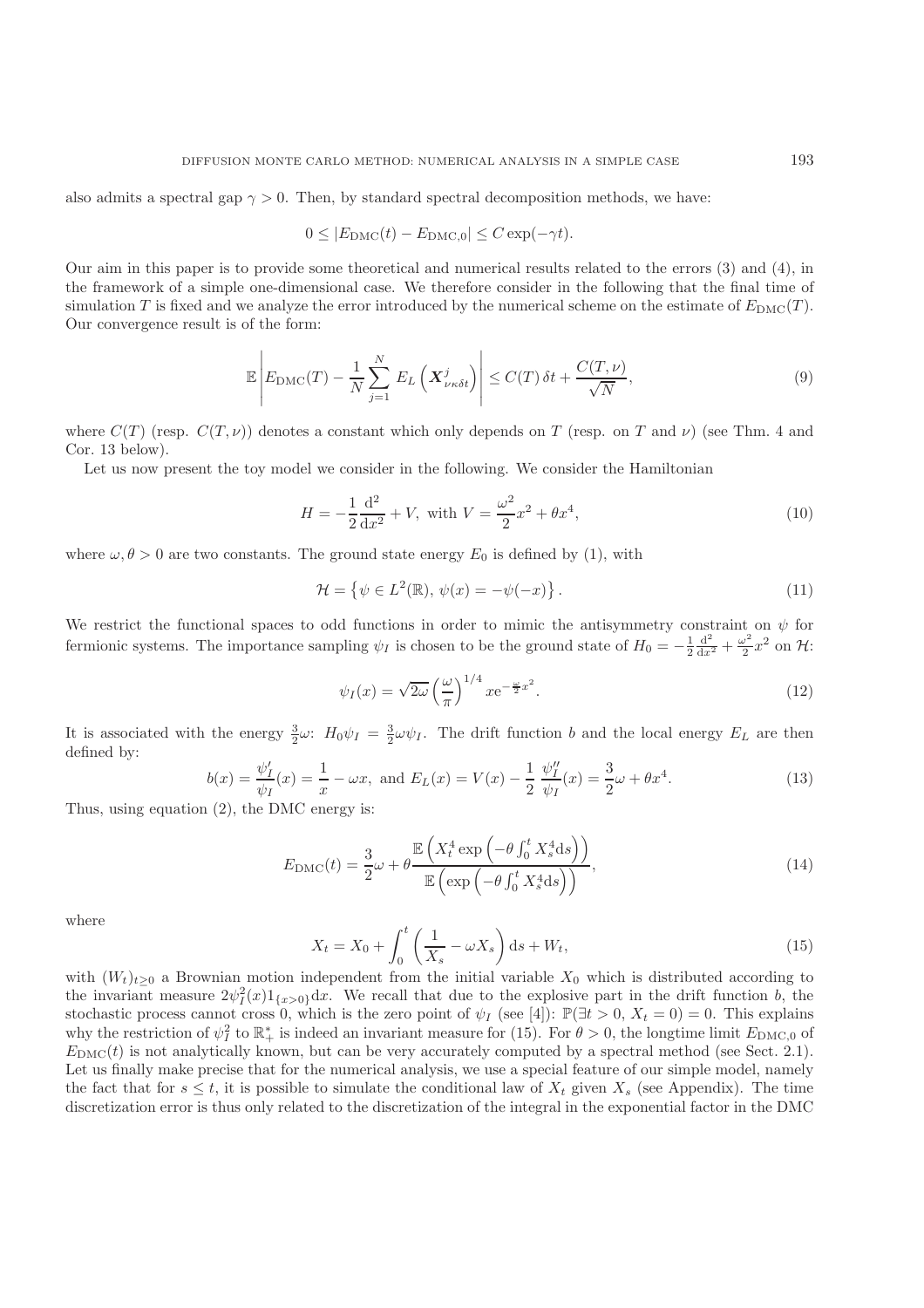energy (2). We however indicate some possible ways to prove (1) with a convenient time discretization of the SDE (see Eq. (17), Rem. 3 and Prop. 14).

Though our model is one-dimensional (and therefore still far from the real problem (1)), it contains one of the main difficulties related to the approximation of the ground state energy for fermionic systems, namely the explosive behavior of the drift in the stochastic differential equation. However, two characteristics of practical problems are missing in the toy model considered here. First, since we consider a one-particle model, we do not treat difficulties related to singularities of the drift and of the local energy at points where two particles (either two electrons or one electron and one nucleus) coincide. Second, the local energy  $E_L$  generally explodes at the nodes of the trial wave function, and this is not the case on the simple example we study since the trial wave function is closely related to the exact ground state. For an adaptation of the DMC algorithm to take care of these singularities, we refer to [17]. Despite the simplicity of the model studied in this paper, we think that the convergence results we obtain and the mathematical tools we use are prototypical for generalization to more complicated systems.

Compared to previous mathematical analysis of convergence for interacting particle systems with stochastic reconfiguration [7–10, 14], our study concentrates on the limit  $\delta t \to 0$  and  $N \to \infty$  for a fixed time T, and on the *influence of the time discretization error* in the estimate (9), where the test function <sup>E</sup>L is *unbounded*. It is actually important in our analysis that this unbounded function  $E<sub>L</sub>$  also appears in the weights of the particles, since it allows for specific estimates (see Lems. 9 and 11 below).

The paper is organized as follows. In Section 1, we prove the convergence result, by adapting the methods of [7,9] to analyze the dependence of the error on  $\delta t$ . We then check the optimality of this theoretical result by numerical experiments in Section 2, where we also analyze numerically the dependence of the results on various numerical parameters, including the number  $(\nu - 1)$  of reconfiguration steps. From these numerical experiments, we propose a simple heuristic method to choose the optimal number of reconfiguration steps.

**Notation:** For any set of random variables  $(Y_i)_{i\in I}$ , we denote by  $\sigma((Y_i)_{i\in I})$  the sigma-field generated by these random variables. The parameters  $\omega$  and  $\theta$  are fixed positive constants. By convention, any sum from one to zero is equal to zero:  $\sum_{k=1}^{0} = 0$ . Likewise, the subset  $\{1, 2, ..., 0\}$  of N is by convention the empty set. For any real x, |x| and  $\{x\}$  respectively denote the integer and the fractional part of x.

### 1. Numerical analysis in a simple case

We perform the numerical analysis in two steps: time discretization and then particle approximation.

#### 1.1. **Time discretization**

We recall that  $T > 0$  denotes the final simulation time, and that  $\delta t = \frac{T}{K}$  is the smallest time-step. Since  $-\mathbf{Y}^2$  is a square root process solving  $dV = (3-2\omega V)d\theta + 2\sqrt{V}dW$ , it is possible to simulate the increme We recall that  $T > 0$  denotes the mial simulation time, and that  $\sigma t = \frac{1}{K}$  is the simulate the increments  $Y_t = X_t^2$  is a square root process solving  $dY_t = (3-2\omega Y_t)dt + 2\sqrt{Y_t}dW_t$ , it is possible to simulate the increme  $Y_{(k+1)\delta t} - Y_{k\delta t}$  and therefore  $X_{(k+1)\delta t} - X_{k\delta t}$  (see Appendix or [11], p. 120). We can thus simulate exactly in<br>law the vector  $(X_{\delta}, X_{\delta}, Y_{\delta})$ . That is why we are first going to study the error related to the ti law the vector  $(X_0, X_{\delta t}, \ldots, X_{K \delta t})$ . That is why we are first going to study the error related to the time<br>discretization of the integral which appears in the exponential factors in (14) discretization of the integral which appears in the exponential factors in (14).

Let us define the corresponding approximation of  $E_{\text{DMC}}(T)$ :

$$
E_{\text{DMC}}^{\delta t}(T) = \frac{\mathbb{E}\left(E_L(X_T)\exp\left(-\delta t \sum_{k=1}^K E_L(X_{k\delta t})\right)\right)}{\mathbb{E}\left(\exp\left(-\delta t \sum_{k=1}^K E_L(X_{k\delta t})\right)\right)} = \frac{3}{2}\omega + \theta \frac{\mathbb{E}\left(X_T^4\exp\left(-\theta\delta t \sum_{k=1}^K X_{k\delta t}^4\right)\right)}{\mathbb{E}\left(\exp\left(-\theta\delta t \sum_{k=1}^K X_{k\delta t}^4\right)\right)}.
$$
(16)

#### **Proposition 1.**

$$
\forall K \in \mathbb{N}^*, |E_{\text{DMC}}(T) - E_{\text{DMC}}^{\delta t}(T)| \le C_T \delta t.
$$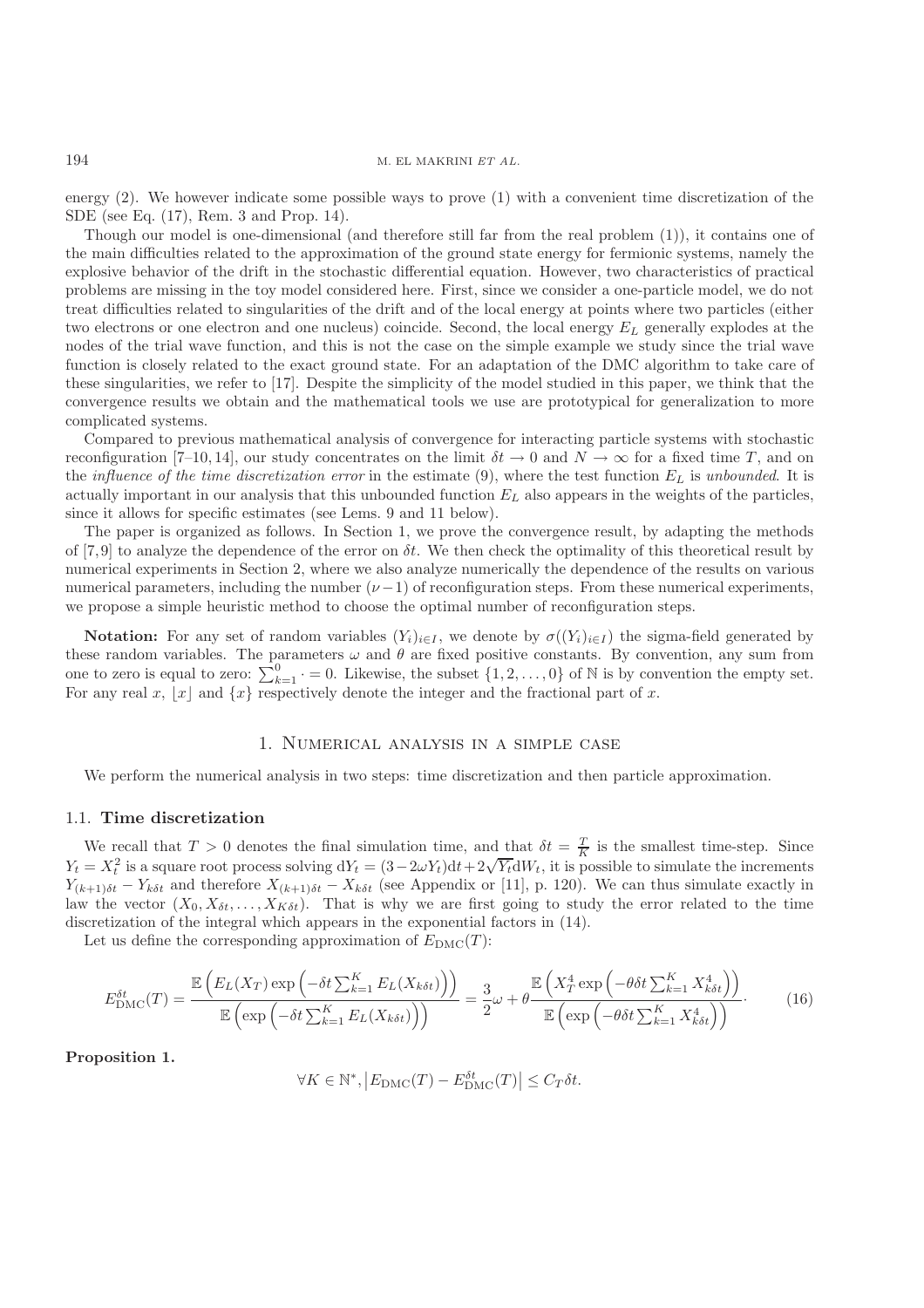*Proof.* Using Hölder inequality, we have:

$$
\left| E_{\text{DMC}}(T) - E_{\text{DMC}}^{\delta t}(T) \right| \leq \frac{\theta}{\mathbb{E} \left( \exp \left( -\theta \delta t \sum_{k=1}^{K} X_{k\delta t}^{4} \right) \right)} \left( \sqrt{\mathbb{E}(X_{T}^{8})} + \frac{\mathbb{E} \left( X_{T}^{4} \exp \left( -\theta \int_{0}^{T} X_{s}^{4} \text{d}s \right) \right)}{\mathbb{E} \left( \exp \left( -\theta \int_{0}^{T} X_{s}^{4} \text{d}s \right) \right)} \right)
$$

$$
\left( \mathbb{E} \left( \left( \exp \left( -\theta \int_{0}^{T} X_{s}^{4} \text{d}s \right) - \exp \left( -\theta \delta t \sum_{k=1}^{K} X_{k\delta t}^{4} \right) \right)^{2} \right) \right)^{1/2}.
$$

The conclusion is now a consequence of Lemma 2 and the fact that the function  $x \in \mathbb{R}_+ \to e^{-\theta x}$  is Lipschitz continuous with constant  $\theta$ . continuous with constant  $\theta$ .

**Lemma 2.** *For any*  $K \in \mathbb{N}^*$ ,

$$
\mathbb{E}\left(\left(\int_0^T X_s^4 \mathrm{d}s - \delta t \sum_{k=1}^K X_{k\delta t}^4\right)^2\right) \le C\delta t^2 (T^2 + T),
$$

where  $\delta t = \frac{T}{K}$ .

*Proof.* By Itô's formula,  $dX_t^4 = (10X_t^2 - 4\omega X_t^4)dt + 4X_t^3 dW_t$ . With the integration by parts formula, one deduces that for any  $k \in \{1, \ldots, K\}$ deduces that for any  $k \in \{1, ..., K\},\$ 

$$
\int_{(k-1)\delta t}^{k\delta t} (X_{k\delta t}^4 - X_s^4) ds = \int_{(k-1)\delta t}^{k\delta t} (s - (k-1)\delta t) \left( (10X_s^2 - 4\omega X_s^4) ds + 4X_s^3 dW_s \right)
$$

Therefore denoting  $\tau_s = \lfloor \frac{s}{\delta t} \rfloor \delta t$  the discretization time just before s, one obtains

$$
\delta t \sum_{k=1}^{K} X_{k\delta t}^4 - \int_0^T X_s^4 \mathrm{d}s = \int_0^T (s - \tau_s)(10X_s^2 - 4\omega X_s^4) \mathrm{d}s + \int_0^T (s - \tau_s) 4X_s^3 \mathrm{d}W_s.
$$

Hence

$$
\mathbb{E}\left(\left(\delta t \sum_{k=1}^K X_{k\delta t}^4 - \int_0^T X_s^4 \mathrm{d}s\right)^2\right) \le 2 \int_0^T (s-\tau_s)^2 \mathbb{E}\left(T(10X_s^2 - 4\omega X_s^4)^2 + 16X_s^6)\right) \mathrm{d}s.
$$

Since  $X_0$  is distributed according to the invariant measure  $2\psi_I^2(x)1_{\{x>0\}}dx$ , so is  $X_s$ . As a consequence, for any  $n \in \mathbb{N}$   $\mathbb{F}(X^p)$  does not depend on s and is finite and the conclusion follows readily  $p \in \mathbb{N}$ ,  $\mathbb{E}(X_s^p)$  does not depend on s and is finite and the conclusion follows readily.

In realistic situations, exact simulation of the increments  $X_{(k+1)\delta t} - X_{k\delta t}$  is not possible and one has to resort to discretization schemes. The singularity of the drift coefficient prevents the process  $X_t$  from crossing the nodal surfaces of the importance sampling function  $\psi_I$ . The standard explicit Euler scheme does not preserve this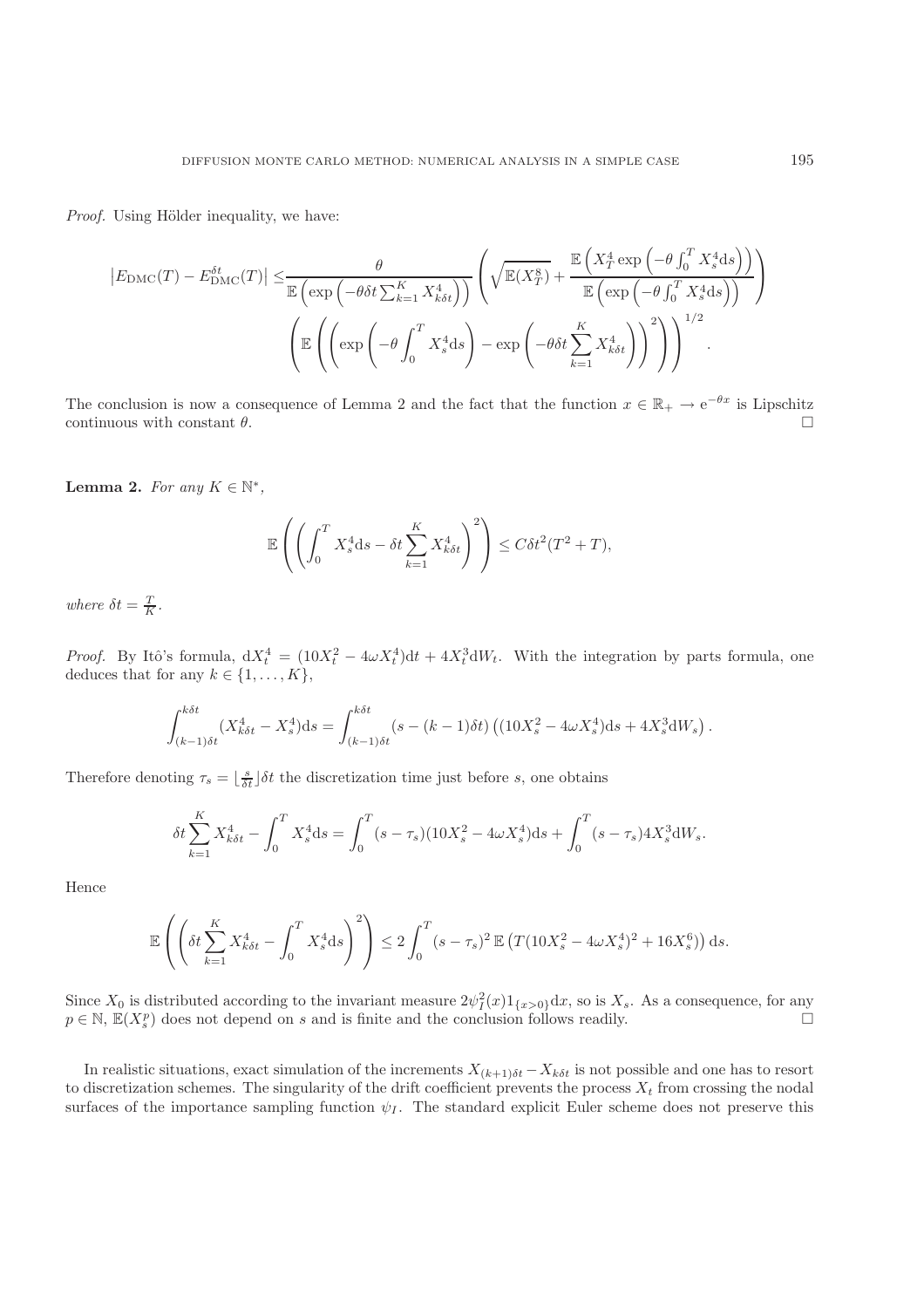#### 196 M. EL MAKRINI *ET AL.*

property at the discretized level. For that purpose, we suggest to use the following explicit scheme proposed by [1]

$$
\begin{cases}\n\bar{X}_0 = X_0, \\
\forall k \in \mathbb{N}, \ \bar{X}_{(k+1)\delta t} = \left(\left(\bar{X}_{k\delta t}(1-\omega\delta t) + \frac{\Delta W_{k+1}}{1-\omega\delta t}\right)^2 + 2\delta t\right)^{1/2} \ \text{with } \ \Delta W_{k+1} = W_{(k+1)\delta t} - W_{k\delta t}.\n\end{cases} (17)
$$

Because of the singularity at the origin of the drift coefficient in (15), we have not been able so far to prove the following weak error bound (see Rem. 3 below):

$$
\left| E\left(f(X_T^4) \exp\left(-\theta \int_0^T X_s^4 \, \mathrm{d}s\right) \right) - \mathbb{E}\left(f(\bar{X}_T^4) \exp\left(-\theta \delta t \sum_{k=1}^K \bar{X}_{k\delta t}^4 \right) \right) \right| \le C_T \delta t \text{ for } f(x) \equiv 1 \text{ and } x^4. \tag{18}
$$

Such a bound is expected according to [16] and would imply that

$$
\left| E_{\text{DMC}}(T) - \frac{\mathbb{E}\left( E_L(\bar{X}_T) \exp\left( -\delta t \sum_{k=1}^K E_L(\bar{X}_{k\delta t}) \right) \right)}{\mathbb{E}\left( \exp\left( -\delta t \sum_{k=1}^K E_L(\bar{X}_{k\delta t}) \right) \right)} \right| \le C_T \delta t.
$$
\n(19)

**Remark 3.** We would like to sketch a possible way to prove (18). Because the square root in (17) makes expansions with respect to  $\delta t$  and  $\Delta W_{k+1}$  complicated, it is easier to work with  $Y_t = \overline{X}_t^2$  and  $\overline{Y}_{k\delta t} = \overline{X}_{k\delta t}^2$  which satisfy

$$
dY_t = (3 - 2\omega Y_t)dt + 2\sqrt{Y_t} dW_t \text{ and } \bar{Y}_{(k+1)\delta t} = \left(\sqrt{\bar{Y}_{k\delta t}}(1 - \omega \delta t) + \frac{\Delta W_{k+1}}{1 - \omega \delta t}\right)^2 + 2\delta t.
$$
  
The standard approach to analyze the time discretization error of the numerator and denominator of the left

hand side of  $(19)$  is then to introduce some functions v and w solutions to the partial differential equation:

$$
\partial_t v = (3 - 2y)\partial_y v + 2y\partial_{yy} v - \theta y^2 v, \ (t, y) \in \mathbb{R}_+ \times (0, +\infty)
$$
\n
$$
(20)
$$

with initial conditions  $v(0, y) = y^2$  and  $w(0, y) = 1$ . Now, we write (for the numerator, for example):

$$
\mathbb{E}\left(X_T^4 \exp\left(-\theta \int_0^T X_s^4 ds\right)\right) - \mathbb{E}\left(\bar{X}_T^4 \exp\left(-\theta \delta t \sum_{k=1}^K \bar{X}_{k\delta t}^4\right)\right)
$$
\n
$$
= \sum_{k=0}^{K-1} \mathbb{E}\left(\left(v(T-k\delta t, \bar{Y}_{k\delta t}) - e^{-\theta \delta t \bar{Y}_{(k+1)\delta t}} v(T-(k+1)\delta t, \bar{Y}_{(k+1)\delta t})\right) \exp\left(-\theta \delta t \sum_{j=0}^{k-1} \bar{Y}_{j\delta t}^2\right)\right).
$$

An error bound of the form  $C_T \delta t$  can now be proved by some Taylor expansions as in [1, 16], provided the existence of a sufficiently smooth solution  $v$  to  $(20)$ . We have not been able to prove existence of such a solution so far.

### 1.2. **Particle approximation**

We now introduce some notation to study the particle approximation. We recall that  $\nu$  denotes the number of large timesteps (the number of reconfiguration steps is  $\nu - 1$ ), and  $\Delta t = \kappa \delta t$  the time period between two reconfiguration steps. Let us suppose that we know the initial positions  $(X_{n,0}^i)_{1\leq i\leq N}$  of the N walkers at time<br> $(n-1) \Delta t$  for a time index  $n \in \{1, \ldots, N\}$ . The successive positions of the walkers over the time i  $(n-1)\Delta t$ , for a time index  $n \in \{1,\ldots,\nu\}$ . The successive positions of the walkers over the time interval  $((n-1)\Delta t, n\Delta t)$  are then given by  $(X^i, \ldots, X^i)$ , where  $(X^i)$  accessive satisfies  $((n-1)\Delta t, n\Delta t)$  are then given by  $(X_{n,\delta t}^i, \ldots, X_{n,\kappa \delta t}^i)$ , where  $(X_{n,t}^i)_{0 \le t \le \Delta t}$  satisfies:

$$
X_{n,t}^i = X_{n,0}^i + \int_0^t b(X_{n,s}^i) \, \mathrm{d}s + \left( W_{t+(n-1)\Delta t}^i - W_{(n-1)\Delta t}^i \right). \tag{21}
$$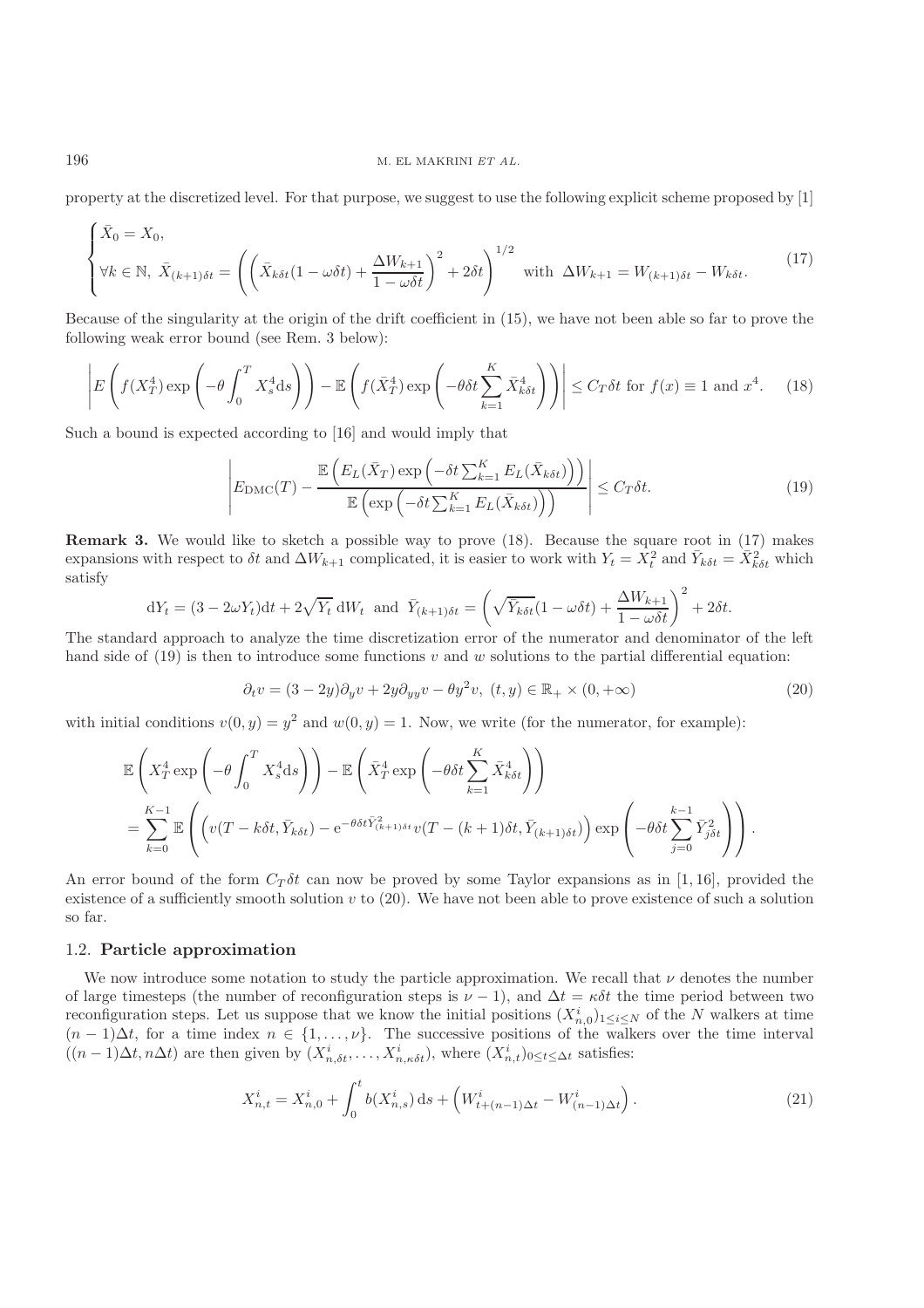

FIGURE 1. The *i*-th particle  $\xi_n^i$  at time index *n* is composed of the successive positions  $(X^i, \ldots, X^i)$  of the *i*-th walker on time interval  $((n-1)\Delta t, n\Delta t)$  $(X_{n,\delta t}^i, \ldots, X_{n,\kappa \delta t}^i)$  of the *i*-th walker on time interval  $((n-1)\Delta t, n\Delta t)$ .

Here  $(W^1, \ldots, W^N)$  denotes a N-dimensional Brownian motion independent from the initial positions of the walkers  $(X_{1,0}^i)_{1 \le i \le N}$  which are i.i.d. according to  $2\psi_i^2(x)1_{\{x>0\}}dx$ . We recall that in our framework, it is possible to simulate exactly in law all these random variables (see Appendix). We store the successive positions  $(X_{n,\delta t}^i, \ldots, X_{n,\kappa \delta t}^i)$  of the *i*-th walker over the time interval  $((n-1)\Delta t, n\Delta t)$  in a so-called particle  $\xi_n^i \in (\mathbb{R}_+^*)^{\kappa}$ <br>(soo Fig. 1),  $\forall i \in [1 \quad N]$ ,  $\forall n \in [1 \quad N]$ (see Fig. 1):  $\forall i \in \{1, ..., N\}, \forall n \in \{1, ..., \nu\},$ 

$$
\xi_n^i = (X_{n,\delta t}^i, \dots, X_{n,\kappa \delta t}^i). \tag{22}
$$

In the following, we will denote by  $\xi_n = (\xi_n^1, \dots, \xi_n^N)$  the configuration of the ensemble of particles at time<br>index n. We have here described the mutation step. index n. We have here described **the mutation step**.

For a given configuration of the particles  $\xi_n$  at a time index  $n \in \{1, \ldots, \nu\}$ , the selection step now consists in choosing the initial positions  $(X_{n+1,0}^i)_{1\leq i\leq N}$  of the N walkers at time  $n\Delta t$  using one of the following resampling algorithm. algorithm:

**(S1)** The  $(X_{n+1,0}^i)_{1 \leq i \leq N}$  are conditionally independent w.r.t.  $\xi_n$  and for  $1 \leq i \leq N$ ,  $X_{n+1,0}^i$  is distributed according to the measure according to the measure

$$
\epsilon_n g(\xi_n^i) \delta_{\xi_{n,\kappa}^i} + (1 - \epsilon_n g(\xi_n^i)) \sum_{j=1}^N \rho_n^j \delta_{\xi_{n,\kappa}^j},
$$
\n(23)

where g is defined by, for  $y = (y_1, \ldots, y_\kappa) \in (\mathbb{R}_+^*)^\kappa$ ,

$$
g(y) = \exp\left(-\theta \delta t \sum_{k=1}^{\kappa} y_k^4\right),\tag{24}
$$

 $\rho_n^j$  denotes the weight of the *j*-th particle

$$
\rho_n^j = \frac{g(\xi_n^j)}{\sum_{j=1}^N g(\xi_n^j)}
$$
\n(25)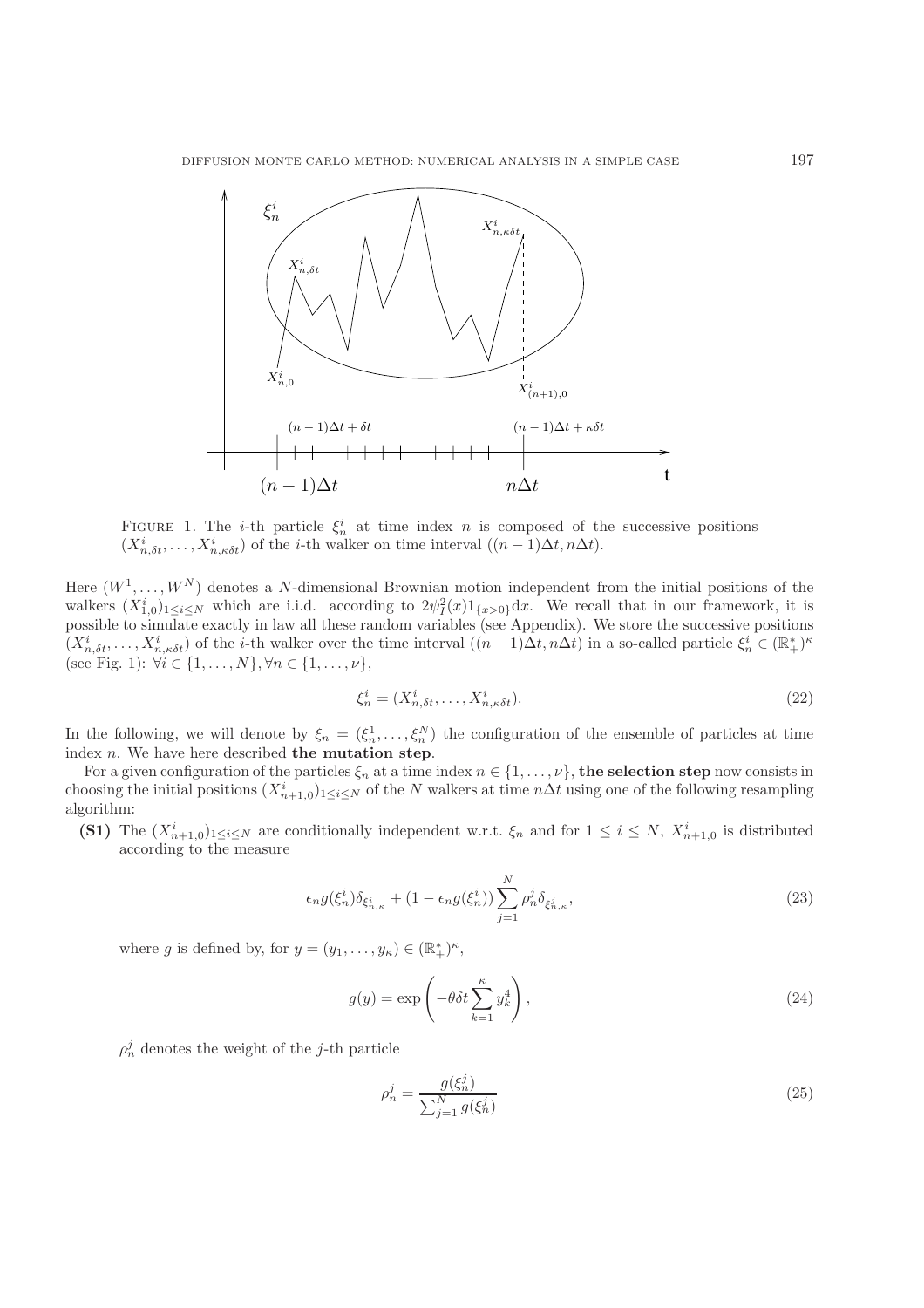and  $\epsilon_n$  is a non negative function of  $\xi_n$  such that  $\epsilon_n \leq 1/\max_{1 \leq i \leq N} g(\xi_n^i)$ . In particular the following choices are possible for  $\epsilon$ . choices are possible for  $\epsilon_n$ :

$$
\epsilon_n = 0, \ \epsilon_n = 1 \ \text{or} \ \ \epsilon_n = \frac{1}{\max_{1 \le i \le N} g(\xi_n^i)}.
$$
\n(26)

The so-called **multinomial resampling** method which corresponds to the choice  $\epsilon_n = 0$  gives rise to a maximum decorrelation with the former position of the particles, while with growing  $\epsilon_n$ , more and more correlation is introduced.

**(S2)** The  $(X_{n+1,0}^i)_{1 \leq i \leq N}$  are such that

$$
\begin{cases}\n\forall j \in \{1, \ldots, N\}, \ \forall i \in \left\{ \left(1 + \sum_{l=1}^{j-1} a_n^l\right), \ldots, \left(\sum_{l=1}^j a_n^l\right) \right\}, \\
\quad X_{n+1,0}^i = \xi_{n,\kappa}^j, \\
\text{and the variables } (X_{n+1,0}^i)_{1+\sum_{l=1}^N a_n^l \le i \le N} \text{ are conditionally independent w.r.t. } \xi_n, \\
\text{with } X_{n+1,0}^i \text{ distributed according to } \sum_{j=1}^N \left\{ N \rho_n^j \right\} \delta_{\xi_{n,\kappa}^j} / \left(N - \sum_{l=1}^N a_n^l\right),\n\end{cases} \tag{27}
$$

where

$$
a_n^j = \left\lfloor N\rho_n^j \right\rfloor, \ j \in \{1, \dots, N\}.
$$
\n<sup>(28)</sup>

Notice that the  $(X_{n+1,0}^i)_{1 \le i \le N}$  are conditionally independent w.r.t.  $\xi_n$ . This is the so-called **residual**<br>resempting method **resampling** method.

**(S3)** The  $(X_{n+1,0}^i)_{1 \leq i \leq N}$  are such that, for  $1 \leq i \leq N$ ,

$$
X_{(n+1),0}^i = \sum_{j=1}^N 1_{\{\sum_{l=1}^{j-1} \rho_n^l < (i-U_n^i)/N \le \sum_{l=1}^j \rho_n^l\}} \xi_{n,\kappa}^j,\tag{29}
$$

where  $(U_n^i)_{1\leq i\leq N}$  are random variables i.i.d. according to the uniform law on [0,1], independently of  $\xi_n$ .<br>Notice that the  $(X^i)$  such are conditionally independent w.r.t.  $\xi$ . This is the so-called **stratified** Notice that the  $(X_{n+1,0}^i)_{1 \leq i \leq N}$  are conditionally independent w.r.t.  $\xi_n$ . This is the so-called **stratified**<br>resempting method **resampling** method.

For  $n \in \{1, \ldots, \nu\}$ , let us denote by

$$
\eta_n^N = \frac{1}{N} \sum_{i=1}^N \delta_{\xi_n^i} \tag{30}
$$

the particle approximation of the measure  $\eta_n$  defined by:  $\forall f: (\mathbb{R}_+^*)^{\kappa} \to \mathbb{R}$  bounded,

$$
\eta_n(f) = \frac{\mathbb{E}\left(f\left(X_{(n-1)\Delta t + \delta t}, \dots, X_{(n-1)\Delta t + \kappa \delta t}\right) \exp\left(-\theta \delta t \sum_{k=1}^{(n-1)\kappa} (X_{k\delta t})^4\right)\right)}{\mathbb{E}\left(\exp\left(-\theta \delta t \sum_{k=1}^{(n-1)\kappa} (X_{k\delta t})^4\right)\right)},\tag{31}
$$

where the process  $(X_t)_{0 \leq t \leq T}$  is defined by (15).

For  $y = (y_1, \ldots, y_\kappa) \in (\mathbb{R}_+^*)^\kappa$  and  $f : (\mathbb{R}_+^*)^\kappa \to \mathbb{R}$ , we set

$$
Pf(y) = \mathbb{E}\left(f(X_{\delta t}^{y_{\kappa}}, \dots, X_{\kappa \delta t}^{y_{\kappa}})\right)
$$
\n(32)

where for  $x \in \mathbb{R}_+^*$ ,

$$
X_t^x = x + \int_0^t b(X_s^x)ds + W_t
$$
\n(33)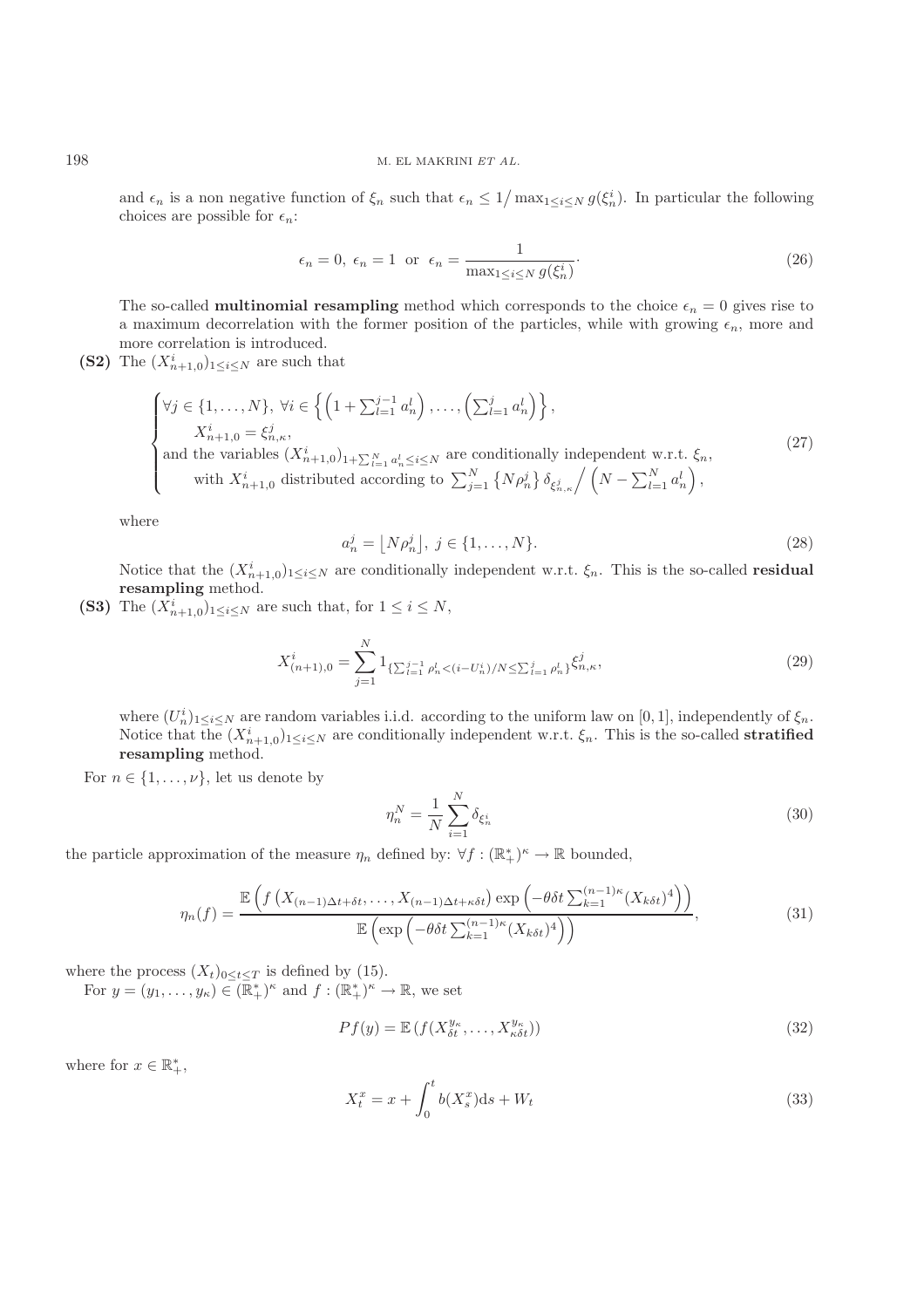denotes the solution of the stochastic differential equation  $(15)$  starting from x. By the Markov property, the measures  $(\eta_n)_{1 \leq n \leq \nu}$  satisfy the inductive relations, for any function  $f : (\mathbb{R}_+^*)^{\kappa} \to \mathbb{R}$  bounded,  $\forall n \in \{1, \ldots, \nu-1\}$ ,

$$
\eta_{n+1}(f) = \frac{\mathbb{E}\left(\exp\left(-\theta\delta t \sum_{k=1}^{n\kappa} (X_{k\delta t})^4\right) \mathbb{E}\left(f\left(X_{n\Delta t + \delta t}, \ldots, X_{n\Delta t + \kappa \delta t}\right) \middle| (X_{j\delta t})_{0 \le j \le n\kappa}\right)\right)}{\eta_n(g)\mathbb{E}\left(\exp\left(-\theta\delta t \sum_{k=1}^{(n-1)\kappa} (X_{k\delta t})^4\right)\right)}\tag{34}
$$

$$
= \frac{1}{\eta_n(g)} \times \frac{\mathbb{E}\left(gPf\left(X_{(n-1)\Delta t + \delta t}, \dots, X_{(n-1)\Delta t + \kappa \delta t}\right) \exp\left(-\theta \delta t \sum_{k=1}^{(n-1)\kappa} (X_k \delta t)^4\right)\right)}{\mathbb{E}\left(\exp\left(-\theta \delta t \sum_{k=1}^{(n-1)\kappa} (X_k \delta t)^4\right)\right)} = \frac{\eta_n(gPf)}{\eta_n(g)},\tag{35}
$$

where g is defined by (24). Moreover, we can express  $E_{\text{DMC}}^{\delta t}(T)$  defined by (16) as:

$$
E_{\text{DMC}}^{\delta t}(T) = \frac{3}{2}\omega + \theta \frac{\eta_{\nu}(g y_{\kappa}^4)}{\eta_{\nu}(g)}.
$$
\n(36)

Therefore the particle approximation of  $E_{\text{DMC}}(T)$  is given by

$$
E_{\rm DMC}^{N,\nu,\kappa}(T) = \frac{3}{2}\omega + \theta \frac{\eta_{\nu}^{N}(gy_{\kappa}^{4})}{\eta_{\nu}^{N}(g)}.
$$
\n(37)

This approximation of  $E_{\text{DMC}}(T)$  corresponds to the expression (8) given in the introduction. We will also prove in Corollary 13 below the convergence of the approximation which corresponds to the expression (7) given in the introduction (see Eq. (46) below).

The convergence of the approximation  $E_{\text{DMC}}^{N,\nu,\kappa}(T)$  is ensured by our main result:

#### **Theorem 4.**

$$
\mathbb{E}\left|E_{\text{DMC}}(T) - E_{\text{DMC}}^{N,\nu,\kappa}(T)\right| \le \frac{C}{\nu\kappa} + \frac{C_{\nu}}{\sqrt{N}},\tag{38}
$$

*where the constant*  $C$  *only depends on*  $T$  *and the constant*  $C_{\nu}$  *on*  $T$  *and*  $\nu$ *.* 

**Remark 5.** The number of selection steps is  $\nu - 1$ . For instance, when  $\nu = 1$ , there is no selection involved in the expression of  $E_{\text{DMC}}^{N,\nu,\kappa}(T)$  and the particles remain independent. In this case, the first term in the right<br>hand side of (38) corresponds to the time discretization error proved in Proposition 1, while the s hand side of (38) corresponds to the time discretization error proved in Proposition 1, while the second term is the classical error estimate related to the law of large numbers. For a fixed number of selection steps, the theorem ensures the convergence of the particle approximation  $E_{\text{DMC}}^{N,\nu,\kappa}(T)$  as the time-step  $\delta t = T/(\nu \kappa)$  used for<br>the discretization of the stochastic differential equation (15) tends to 0 while the number N of the discretization of the stochastic differential equation (15) tends to 0 while the number  $N$  of particles tends to  $+\infty$ . But this result does not specify the dependence of  $C_{\nu}$  on  $\nu$  and gives no hint on the optimal choice of the number of selection steps in terms of error minimization. We are going to deal with this important issue in the numerical study (see Sect. 2).

According to the above expressions (36) and (37) of  $E_{\text{DMC}}^{bt}(T)$  and  $E_{\text{DMC}}^{N,\nu,\kappa}(T)$ , this theorem is easily proved<br>combining Proposition 1 and the following result: by combining Proposition 1 and the following result:

#### **Proposition 6.**

$$
\mathbb{E}\left|\frac{\eta_{\nu}^{N}(gy_{\kappa}^{4})}{\eta_{\nu}^{N}(g)} - \frac{\eta_{\nu}(gy_{\kappa}^{4})}{\eta_{\nu}(g)}\right| \leq \frac{C_{\nu}}{\sqrt{N}}.
$$
\n(39)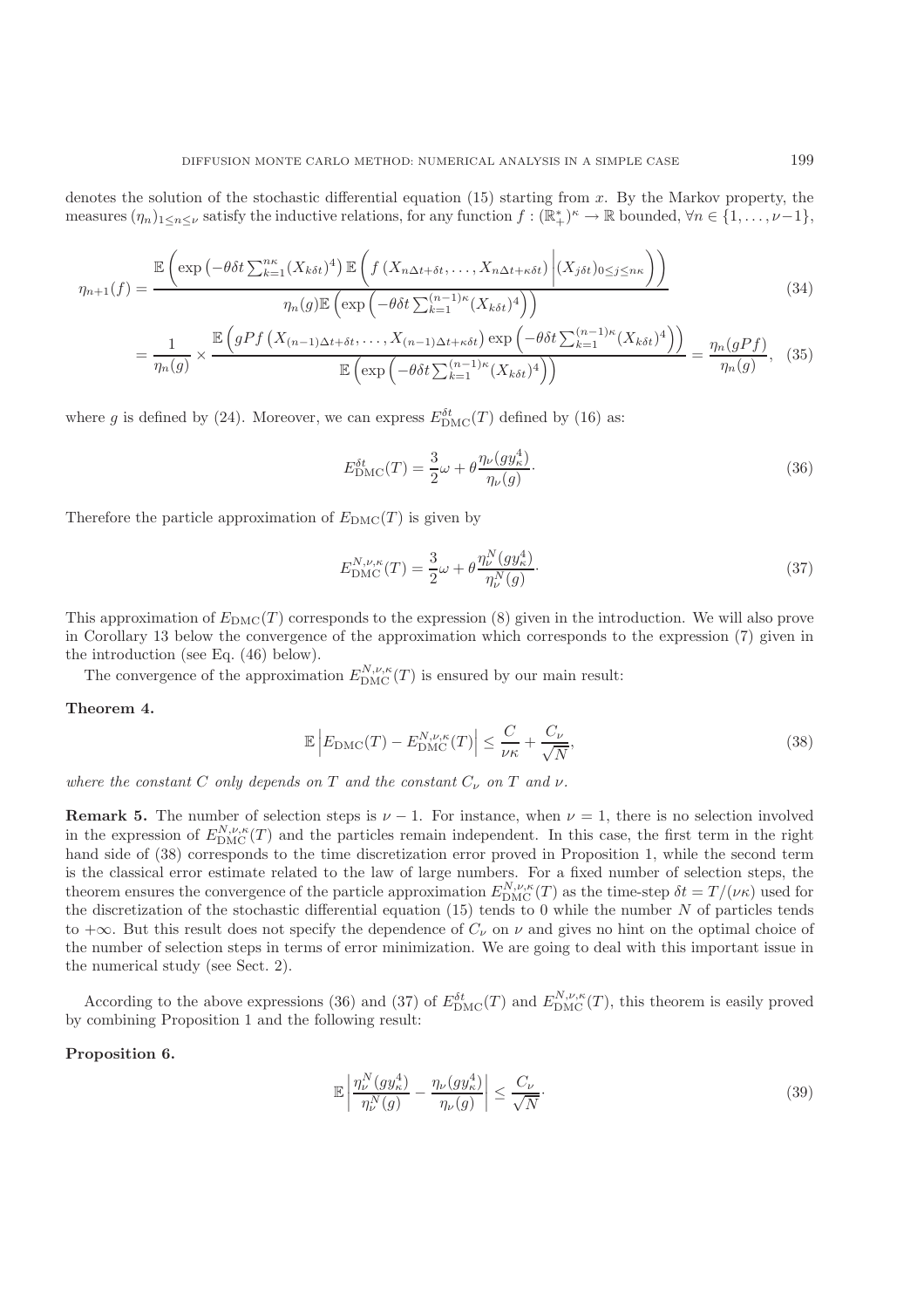*Proof.* One has

$$
\begin{array}{rcl} \mathbb{E}\left|\frac{\eta^N_\nu(gy^4_\kappa)}{\eta^N_\nu(g)}-\frac{\eta_\nu(gy^4_\kappa)}{\eta_\nu(g)}\right|&\leq& \frac{\mathbb{E}|\eta^N_\nu(gy^4_\kappa)-\eta_\nu(gy^4_\kappa)|}{\eta_\nu(g)}\\&+ \left(\mathbb{E}\left(\frac{\eta^N_\nu(gy^4_\kappa)}{\eta^N_\nu(g)}\right)^2\right)^{1/2} \frac{\left(\mathbb{E}\left(\eta^N_\nu(g)-\eta_\nu(g)\right)^2\right)^{1/2}}{\eta_\nu(g)}.\end{array}
$$

According to Proposition 7 and Lemma 12 below, the first term of the right-hand-side and the quotient in the second term are smaller than  $C_{\nu}/$  $\sqrt{N}$ . Since by Jensen's inequality,  $\left(\frac{\eta_{\nu}^{N}(gy_{\kappa}^{4})}{\eta_{\nu}^{N}(g)}\right)$  $\eta_{\nu}^N(g)$  $\left(\frac{\eta_{\nu}^{N}(gy_{\kappa}^{8})}{\eta_{\nu}^{N}(g)},\right)$  the boundedness of  $\mathbb{E} \left( \frac{\eta_{\nu}^N(gy_{\kappa}^4)}{n^{N}(\rho)} \right)$  $\eta^N_\nu(g)$  $\int_{0}^{2}$  follows from Lemma 9 below.

**Proposition 7.** *For any bounded function*  $f: (\mathbb{R}^*_+)^\kappa \to \mathbb{R}$ *,* 

$$
\forall n \in \{1, \dots, \nu\}, \ \mathbb{E}((\eta_n^N(f) - \eta_n(f))^2) \le \frac{C_n}{N} ||f||_{\infty}^2,\tag{40}
$$

*where the constant*  $C_n$  *does not depend on*  $\kappa$ *.* 

*For any function*  $f: (\mathbb{R}^*_+)^\kappa \to \mathbb{R}$  *such that for some*  $p \geq 2$ ,  $||f||_{\kappa,p} = \sup_{y \in \mathbb{R}^\kappa_+}$  $\frac{|f(y)|}{\frac{1}{x+y}}$  $1 + y_{\kappa}^p$ *is finite,*

$$
\forall n \in \{1, \dots, \nu\}, \ \mathbb{E}|\eta_n^N(f) - \eta_n(f)| \le \frac{C_n}{\sqrt{N}} \|f\|_{\kappa, p},\tag{41}
$$

*where the constant*  $C_n$  *does not depend on*  $\kappa$ *.* 

For f bounded, the first estimate  $(40)$  is proved in [9]. In order to prove Proposition 6, we need to apply Proposition 7 with  $f(y) = g(y)$  and  $\hat{f}(y) = g(y)y_x^4$ , which are bounded functions with  $L^{\infty}$  norm respectively equal to 1 and  $\frac{C}{\delta t}$  where C is a constant not depending on  $\delta t$ . But we want to obtain the convergence when  $\delta t$  to  $0$ . This is why we need the second estimate (41) that we use with  $f(u) = g(u)u^4$  for which  $||f||$  tends to 0. This is why we need the second estimate (41), that we use with  $f(y) = g(y)y_{\kappa}^4$  for which  $||f||_{\kappa,p}$  is<br>bounded and does not depend on  $\delta t$ bounded and does not depend on  $\delta t$ .

unded and does not depend on  $\sigma t$ .<br>Notice that for f bounded, Corollary 2.20 in [9] states the convergence in law of  $\sqrt{N}(\eta_n^N(f) - \eta_n(f))$  to<br>centered Gaussian variable and gives an expression of the variance of this limi a centered Gaussian variable and gives an expression of the variance of this limit variable. Because of the complexity of this expression, using this result with  $f(y) = g(y)y_{\kappa}^4$  did not really help us to understand the dependence of  $C$  on  $\mu$  (see Rem. 5 above) dependence of  $C_{\nu}$  on  $\nu$  (see Rem. 5 above).

*Proof.* For f bounded, the first estimate (40) is proved by induction on n in [9] (see Prop. 2.9). Since we follow the same inductive reasoning to deal with f such that  $||f||_{\kappa,p} < +\infty$ , we give at the same time the proof for f bounded.

Since the initial positions  $(\xi_1^i)_{1\leq i\leq N}$  are independent and identically distributed with  $\xi_{1,\kappa}^i$  distributed accord-<br>the  $2\psi^2(x)1$ , and the statement holds for  $n=1$ ing to  $2\psi_1^2(x)1_{\{x>0\}}dx$ , the statement holds for  $n=1$ .<br>To deduce the statement at rank  $n+1$  from the state

To deduce the statement at rank  $n + 1$  from the statement at rank n, we remark that according to (35),

$$
\eta_{n+1}^N(f) - \eta_{n+1}(f) = T_{n+1} + \frac{1}{\eta_n(g)} \left( (\eta_n^N(gPf) - \eta_n(gPf)) + \frac{\eta_n^N(gPf)}{\eta_n^N(g)} (\eta_n(g) - \eta_n^N(g)) \right) \tag{42}
$$

where we recall that  $P$  is defined by  $(32)$ , and

$$
T_{n+1} = \eta_{n+1}^N(f) - \frac{\eta_n^N(gPf)}{\eta_n^N(g)}.
$$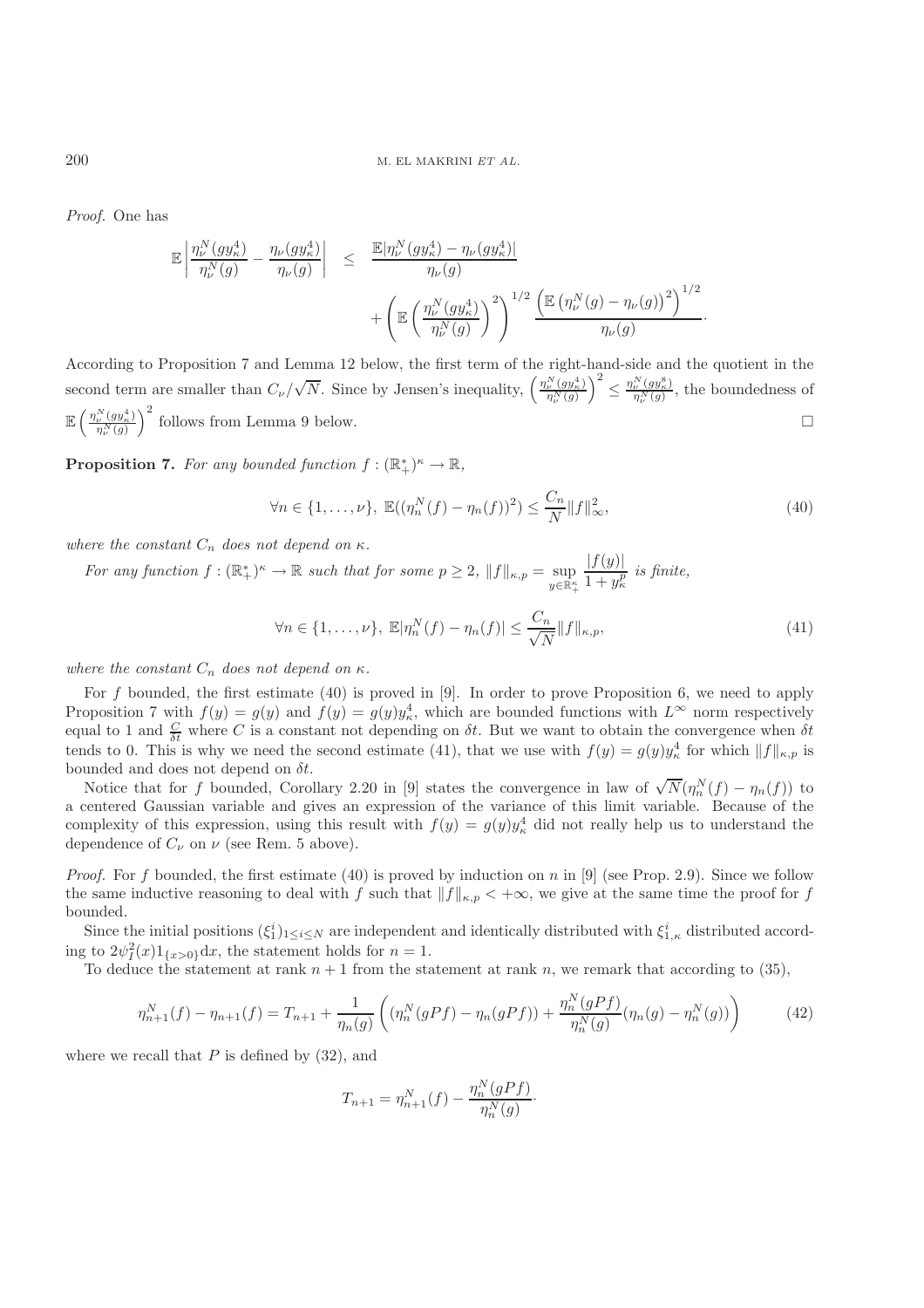To deal with this term  $T_{n+1}$ , one remarks that for the first type of selection step (S1), all the possible choices of  $\epsilon_n$  given in (26) are  $\sigma(\xi_n)$ -measurable. As a consequence, for  $i \in \{1, ..., N\}$ ,

$$
\mathbb{E}(f(\xi_{n+1}^i)|\xi_n) = \epsilon_n g(\xi_n^i) Pf(\xi_n^i) + (1 - \epsilon_n g(\xi_n^i)) \sum_{j=1}^N \rho_n^j Pf(\xi_n^j),
$$

where  $\rho_n^j$  is defined by (25). Multiplying this equality by  $\frac{1}{N}$  and summing over *i*, one deduces

$$
\mathbb{E}(\eta_{n+1}^N(f)|\xi_n) = \sum_{j=1}^N \rho_n^j Pf(\xi_n^j) = \frac{\sum_{j=1}^N g(\xi_n^j) Pf(\xi_n^j)}{\sum_{j=1}^N g(\xi_n^j)} = \frac{\eta_n^N(gPf)}{\eta_n^N(g)}.
$$
\n(43)

Now, for the stochastic remainder resampling algorithm (S2), by (27),  $\mathbb{E}(\eta_{n+1}^N(f)|\xi_n)$  is equal to

$$
\frac{1}{N} \sum_{j=1}^{N} \left[ \frac{N g(\xi_n^j)}{\sum_{l=1}^{N} g(\xi_n^l)} \right] P f(\xi_n^j) + \sum_{i=1+\sum_{l=1}^{N} a_n^l}^{N} \frac{1}{N - \sum_{l=1}^{N} a_n^l} \sum_{j=1}^{N} \left\{ \frac{N g(\xi_n^j)}{\sum_{l=1}^{N} g(\xi_n^l)} \right\} P f(\xi_n^j)
$$

and (43) still holds. Finally, for the stratified resampling method  $(S3)$ , by (29), we have (using the footnote<sup>2</sup>)

$$
\mathbb{E}(\eta_{n+1}^{N}(f)|\xi_{n}) = \frac{1}{N} \sum_{i=1}^{N} \sum_{j=1}^{N} \mathbb{E} \left( 1_{\{\sum_{l=1}^{j-1} \rho_{n}^{l} < (i-U_{n}^{i})/N \leq \sum_{l=1}^{j} \rho_{n}^{l}\}} \Big| \xi_{n} \right) Pf(\xi_{n}^{j}),
$$
\n
$$
= \frac{1}{N} \sum_{j=1}^{N} \mathbb{E} \left( \sum_{i=1}^{N} 1_{\{\sum_{l=1}^{j-1} \rho_{n}^{l} < (i-U_{n}^{1})/N \leq \sum_{l=1}^{j} \rho_{n}^{l}\}} \Big| \xi_{n} \right) Pf(\xi_{n}^{j}),
$$
\n
$$
= \frac{1}{N} \sum_{j=1}^{N} \mathbb{E} \left( \left[ N \sum_{l=1}^{j} \rho_{n}^{l} + U_{n}^{1} \right] - \left[ N \sum_{l=1}^{j-1} \rho_{n}^{l} + U_{n}^{1} \right] \Big| \xi_{n} \right) Pf(\xi_{n}^{j}),
$$
\n
$$
= \sum_{j=1}^{N} \rho_{n}^{j} Pf(\xi_{n}^{j}),
$$

which yields again (43). Since for all three possible selection steps, the variables  $(\xi_{n+1}^i)_{1\leq i\leq N}$  are independent conditionally on  $\xi$  one deduces that conditionally on  $\xi_n$ , one deduces that

$$
\mathbb{E}((T_{n+1})^2|\xi_n) = \frac{1}{N^2} \sum_{i=1}^N \mathbb{E}\left(\left(f(\xi_{n+1}^i) - \mathbb{E}(f(\xi_{n+1}^i)|\xi_n)\right)^2|\xi_n\right) \leq \frac{1}{N} \mathbb{E}\left(\eta_{n+1}^N(f^2)|\xi_n\right).
$$

Therefore

$$
\mathbb{E}((T_{n+1})^2) \le \frac{1}{N} \mathbb{E}(\eta_{n+1}^N(f^2)).
$$
\n(44)

When f is bounded,  $\eta_{n+1}^N(f^2) \le ||f||_{\infty}^2$ ,  $\left|\frac{\eta_n^N(gPf)}{\eta_n^N(g)}\right| \le ||Pf||$  $\frac{\eta_n^N(gPf)}{n^N(g)}$  $\eta_n^N(g)$  $\leq$   $||Pf||_{\infty}$ , and  $||Pf||_{\infty} \leq$   $||f||_{\infty}$ . Hence by (42),

$$
\mathbb{E}((\eta^N_{n+1}(f) - \eta_{n+1}(f))^2) \le 3\left(\frac{\|f\|_{\infty}^2}{N} + \frac{\mathbb{E}((\eta^N_n(gPf) - \eta_n(gPf))^2) + \|f\|_{\infty}^2 \mathbb{E}((\eta^N_n(g) - \eta_n(g))^2)}{(\eta_n(g))^2}\right)
$$

with the second term of the right-hand-side smaller than  $C||f||^2_{\infty}/N$  by the induction hypothesis and Lemma 12<br>helow below.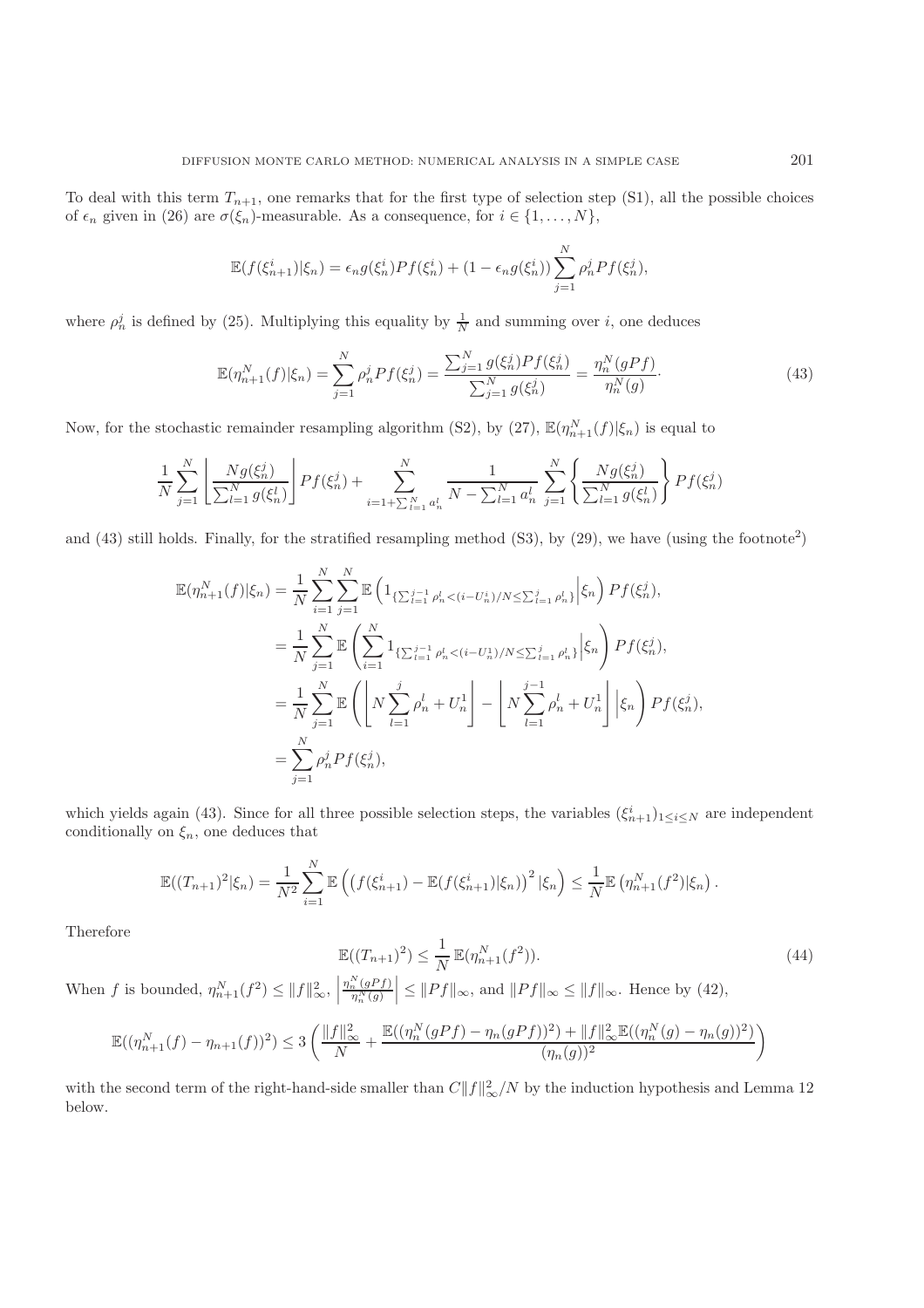When  $||f||_{\kappa,p} < +\infty$ , combining (42) and (44), one obtains

$$
\mathbb{E} |\eta_{n+1}^{N}(f) - \eta_{n+1}(f)| \leq \frac{\left(\mathbb{E}(\eta_{n+1}^{N}(f^{2}))\right)^{1/2}}{\sqrt{N}} + \frac{\mathbb{E} |\eta_{n}^{N}(gPf) - \eta_{n}(gPf)|}{\eta_{n}(g)} + \left(\mathbb{E} \left(\frac{\eta_{n}^{N}(gPf)}{\eta_{n}^{N}(g)}\right)^{2}\right)^{1/2} \frac{\left(\mathbb{E}(\eta_{n}^{N}(g) - \eta_{n}(g))^{2}\right)^{1/2}}{\eta_{n}(g)}.
$$

Since  $||f^2||_{k,2p} \le 2||f||_{k,p}^2$  (by using the inequality  $f^2(y) \le 2||f||_{k,p}^2(1+y_k^{2p})$ ), the first term of the right-handside is smaller than  $C_n||f||_{\kappa,p}/\sqrt{N}$  by Lemma 9 below. Since, according to Lemma 10 below,  $||Pf||_{\kappa,p} \le e^{C_p \Delta t} ||f||_{\kappa,p}$ , the second term is smaller than  $C_n||f||_{\kappa,p}/\sqrt{N}$  by the induction hypothesis and Lemma 12. L  $^{\vee}$ . N by the induction hypothesis and Lemma 12. Last, by using successively Cauchy Schwartz inequalities, (43) for  $f^2$  and Lemma 9, one obtains that  $\mathbb{E}\left(\frac{\eta_n^N(gPf)}{\eta_n^N(g)}\right)$  $\eta_n^N(g)$  $\Big)^2 \leq$  $\mathbb{E} \left( \frac{\eta_n^N (g(Pf)^2)}{n^N(q)} \right)$  $\left(\frac{g(Pf)^2}{\eta_n^N(g)}\right) \leq \mathbb{E}\left(\frac{\eta_n^N(gPf^2)}{\eta_n^N(g)}\right)$  $\left(\frac{N(p+1)^2}{n_n^N(g)}\right) = \mathbb{E}(n_{n+1}^N(f^2)) \leq C_n \|f\|_{\kappa,p}^2$ . And it follows from the proposition statement for f bounded and Lemma 12 that  $\frac{\left(\mathbb{E}(\eta_n^N(g) - \eta_n(g))^2\right)^{1/2}}{\eta_n(g)}$  is smaller than  $C_n/$ √  $N.$ 

**Remark 8.** Proposition 7 (and therefore Thm. 4) also hold for the stratified remainder resampling algorithm, which consists in combining the stochastic remainder resampling and the stratified resampling. More precisely, it consists in replicating  $[N\rho_n^i]$  times the *i*-th particle, and then completing the set of particles by using stratified<br>recompling to draw the  $N^R = N - \sum_{i=1}^N |N_i|$  transitions particles, the *i*-th particle being es resampling to draw the  $N^R = N - \sum_{l=1}^N \lfloor N \rho_n^l \rfloor$  remaining particles, the *i*-th particle being assigned the weight  $\alpha^{R,i} = \lfloor N \rho_i^i \rfloor / N^R$  $\rho_n^{R,i} = \{N\rho_n^i\}/N^R.$ 

**Lemma 9.** *Let*  $h : (\mathbb{R}^*_+)^\kappa \to \mathbb{R}_+$  *be such that for some*  $p \geq 2$ ,  $||h||_{\kappa, p} < +\infty$ *. Then,* 

$$
\forall n \in \{1,\ldots,\nu\}, \max\left(\mathbb{E}(\eta_n^N(h)), \mathbb{E}\left(\frac{\eta_n^N(gh)}{\eta_n^N(g)}\right)\right) \leq e^{C_p n \Delta t} ||h||_{\kappa,p} (1 + \mathbb{E}(X_0)^p),
$$

where  $X_0$  is distributed according to the measure  $2\psi_I^2(x)1_{\{x>0\}}dx$  *(see* (15)*)*.

*Proof.* As the variables  $\xi_{1,\kappa}^i, 1 \leq i \leq N$  are distributed according to the invariant measure  $2\psi_I^2(x)1_{\{x>0\}}dx$ , one has  $\mathbb{E}(\eta_1^N(h)) \le ||h||_{\kappa,p}(1+\mathbb{E}(X_0)^p)$ . In addition for  $n \ge 1$ , according to (43),  $\mathbb{E}(\eta_{n+1}^N(h)) = \mathbb{E}(\eta_{n+1}^N(g)^{n})$  $\frac{n(n+1)}{n(n+1)}$  where  $||Ph||_{\kappa,p} \leq e^{C_p \Delta t} ||h||_{k,p}$  by Lemma 10. Therefore it is enough to check the bound for  $\mathbb{E} \left( \frac{\eta_n^N(gh)}{\eta_n^N(g)} \right)$  $\frac{\eta_n^N(gh)}{\eta_n^N(g)}\bigg).$ For  $n \geq 0$ , one has

$$
\mathbb{E}\left(\frac{\eta_{n+1}^N(gh)}{\eta_{n+1}^N(g)}\right) \le ||h||_{\kappa,p} \left(1 + \mathbb{E}\left(\frac{\sum_{i=1}^N \exp\left(-\theta \delta t \sum_{k=1}^\kappa (\xi_{n+1,k}^i)^4\right) (\xi_{n+1,\kappa}^i)^p}{\sum_{j=1}^N \exp\left(-\theta \delta t \sum_{k=1}^\kappa (\xi_{n+1,k}^j)^4\right)}\right)\right).
$$
(45)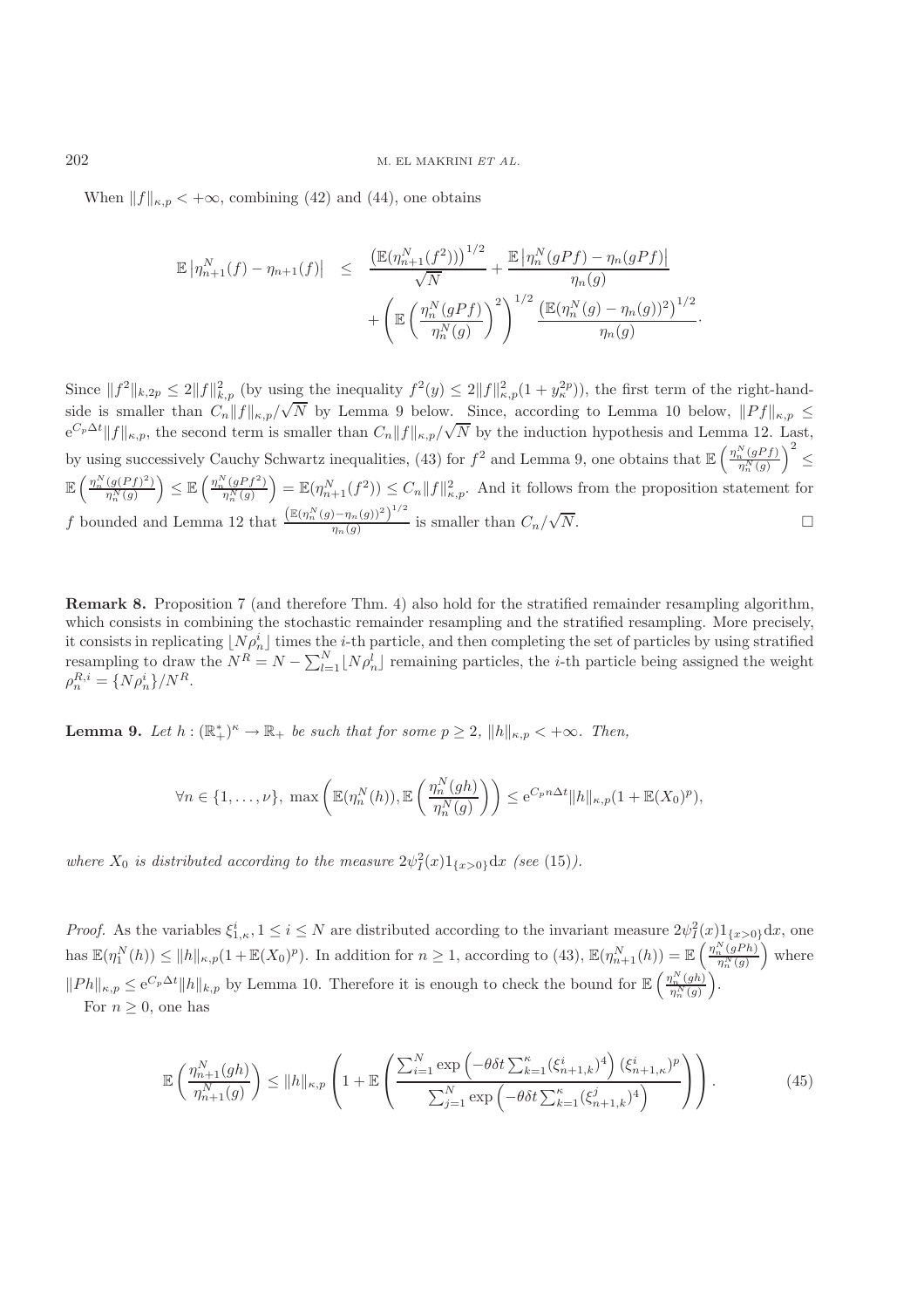Let us denote in this proof  $\xi_{n+1,0}^i = X_{n+1,0}^i$ , where  $0 \le n \le \nu - 1$  and  $1 \le i \le N$ . Let us set  $\mathcal{F} = \sigma(\xi_{n+1,k}^i, 1 \le i \le N, 0 \le k \le \nu - 1)$ . By Lamma 11 below.  $1 \leq i \leq N, \ 0 \leq k \leq \kappa - 1$ ). By Lemma 11 below,

$$
\mathbb{E}\left(\frac{\sum_{i=1}^{N}\exp\left(-\theta\delta t \sum_{k=1}^{\kappa}(\xi_{n+1,k}^{i})^{4}\right)(\xi_{n+1,\kappa}^{i})^{p}}{\sum_{j=1}^{N}\exp\left(-\theta\delta t \sum_{k=1}^{\kappa}(\xi_{n+1,k}^{i})^{4}\right)}\bigg|\mathcal{F}\right) \leq \frac{\sum_{i=1}^{N}\exp\left(-\theta\delta t \sum_{k=1}^{\kappa-1}(\xi_{n+1,k}^{i})^{4}\right)\mathbb{E}((\xi_{n+1,\kappa}^{i})^{p}|\mathcal{F})}{\sum_{j=1}^{N}\exp\left(-\theta\delta t \sum_{k=1}^{\kappa-1}(\xi_{n+1,k}^{i})^{4}\right)},
$$

$$
=\frac{\sum_{i=1}^{N}\exp\left(-\theta\delta t \sum_{k=1}^{\kappa-1}(\xi_{n+1,k}^{i})^{4}\right)\mathbb{E}((X_{\delta t}^{x})^{p})|_{x=\xi_{n+1,\kappa-1}^{i}}}{\sum_{j=1}^{N}\exp\left(-\theta\delta t \sum_{k=1}^{\kappa-1}(\xi_{n+1,k}^{i})^{4}\right)},
$$

$$
\leq e^{C_{p}\delta t}\frac{\sum_{i=1}^{N}\exp\left(-\theta\delta t \sum_{k=1}^{\kappa-1}(\xi_{n+1,k}^{i})^{4}\right)(\xi_{n+1,\kappa-1}^{i})^{p}}{\sum_{j=1}^{N}\exp\left(-\theta\delta t \sum_{k=1}^{\kappa-1}(\xi_{n+1,k}^{i})^{4}\right)} + e^{C_{p}\delta t} - 1,
$$

where we have used the definition of the mutation step (see (21)) and the Markov property for the stochastic differential equation (33) to obtain the equality, and then Lemma 10 for the last inequality. Notice that this estimate also holds for  $\kappa = 1$ , in which case the right hand side reduces to  $\frac{e^{C_p \delta t}}{N} (\xi_{n+1,0}^i)^p + e^{C_p \delta t} - 1$ .<br>Taking expectations and iterating the reasoning, one deduces that

Taking expectations and iterating the reasoning, one deduces that

$$
\mathbb{E}\left(\frac{\sum_{i=1}^{N} \exp\left(-\theta \delta t \sum_{k=1}^{\kappa} (\xi_{n+1,k}^{i})^4\right) (\xi_{n+1,\kappa}^{i})^p}{\sum_{j=1}^{N} \exp\left(-\theta \delta t \sum_{k=1}^{\kappa} (\xi_{n+1,k}^{j})^4\right)}\right) \leq \frac{e^{C_p \Delta t}}{N} \sum_{i=1}^{N} \mathbb{E}((\xi_{n+1,0}^{i})^p) + (e^{C_p \delta t} - 1) \sum_{k=0}^{\kappa-1} e^{C_p k \delta t}.
$$

Inserting this bound in (45), one concludes that

$$
\mathbb{E}\left(\frac{\eta_{n+1}^N(gh)}{\eta_{n+1}^N(g)}\right) \leq e^{C_p \Delta t} ||h||_{\kappa,p} \left(1 + \mathbb{E}\left(\frac{1}{N}\sum_{i=1}^N (\xi_{n+1,0}^i)^p\right)\right).
$$

For  $n = 0$ , one deduces that  $\mathbb{E}\left(\frac{\eta_1^N(gh)}{\eta_1^N(g)}\right)$  $\eta_1^N(g)$  $\left( \sum_{p} \epsilon^{C_p \Delta t} ||h||_{\kappa,p} (1 + \mathbb{E}(X_0^p)), \text{ where } X_0 \text{ is distributed according to the } \right)$ measure  $2\psi_I^2(x)1_{\{x>0\}}dx$ .

For  $n \geq 1$ , since by a reasoning similar to the one made to obtain (43),  $\mathbb{E}\left(\frac{1}{N}\right)$  $\overline{\nabla}$  $\frac{i=1}{i}$  $(\xi_{n+1,0}^i)^p$  $= \mathbb{E} \left( \frac{\eta_n^N(g(y)y_\kappa^p)}{n^{N(g(x))}} \right)$  $\frac{\binom{N}{n}(g(y)y_{\kappa}^p)}{\eta_n^N(g(y))},$ one also deduces that

$$
\mathbb{E}\left(\frac{\eta_{n+1}^N(gh)}{\eta_{n+1}^N(g)}\right) \leq e^{C_p \Delta t} \|h\|_{\kappa,p} \mathbb{E}\left(\frac{\eta_n^N(g(1+y_k^p))}{\eta_n^N(g)}\right)
$$

·

The proof is completed by an obvious inductive reasoning.

**Lemma 10.** For any  $p \geq 2$ , there is a constant  $C_p$  such that

$$
\forall x \in \mathbb{R}_+^*, \ \forall t \ge 0, \ \mathbb{E}((X_t^x)^p) \le (1+x^p)e^{C_p t} - 1,
$$

*where*  $X_t^x$  *is defined by* (33)*. Therefore, if*  $h : (\mathbb{R}_+^*)^{\kappa} \to \mathbb{R}$  *is such that*  $||h||_{\kappa,p} < +\infty$  *then*  $||Ph||_{\kappa,p} \leq e^{C_p \Delta t} ||h||_{\kappa,p}$ ,<br>where the operator P is defined by (33) *where the operator* P *is defined by* (32)*.*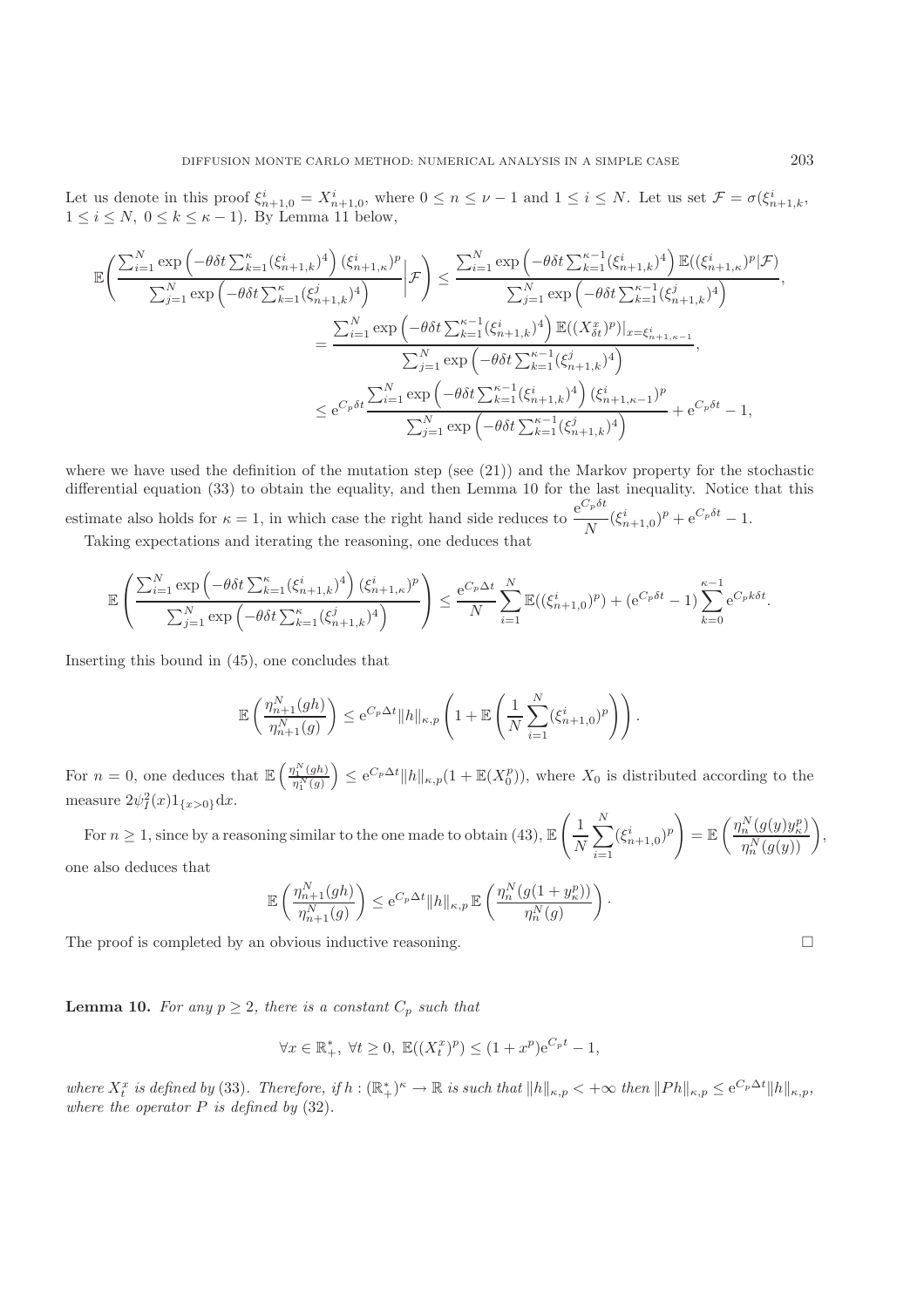#### 204 M. EL MAKRINI *ET AL.*

*Proof.* By Itô's formula,  $d(X_t^x)^p = \left(\frac{p(p+1)}{2}(X_t^x)^{p-2} - \omega p(X_t^x)^p\right)dt + p(X_t^x)^{p-1}dW_t$ . Hence

$$
(X_t^x)^p \le x^p + \int_0^t \left( \frac{p(p+1)}{2} + \frac{p(p+1-2\omega)}{2} (X_s^x)^p \right) ds + p \int_0^t (X_s^x)^{p-1} dW_s.
$$

Formally, taking expectations in this inequality, one obtains

$$
\mathbb{E}((X_t^x)^p) \le x^p + \int_0^t \frac{p(p+1)}{2} + \frac{p(p+1-2\omega)}{2} \mathbb{E}((X_s^x)^p) ds,
$$

and check by Gronwall's lemma that the conclusion holds with  $C_p = \frac{p(p+1)}{2}$ . This formal argument can be made<br>rigorous by a standard localization procedure rigorous by a standard localization procedure.

For  $h: \mathbb{R}_+^{\kappa} \to \mathbb{R}$  such that  $||h||_{\kappa,p} < +\infty$  one deduces that

$$
\forall y \in \mathbb{R}_{+}^{\kappa}, \ |Ph(y)| \leq \mathbb{E}|h(X_{\delta t}^{y_{\kappa}}, \dots, X_{\kappa \delta t}^{y_{\kappa}})| \leq C||h||_{\kappa, p}(1 + \mathbb{E}((X_{\kappa \delta t}^{y_{\kappa}})^p)) \leq e^{C_p \Delta t}||h||_{\kappa, p}(1 + y_{\kappa}^p).
$$

# **Lemma 11.**

$$
\forall (z_1, \ldots, z_N), (a_1, \ldots, a_N) \in \mathbb{R}_+^N \text{ with } \sum_{i=1}^N a_i > 0, \ \forall p \ge 0, \ \forall c \ge 0, \ \frac{\sum_{i=1}^N a_i z_i^p e^{-cz_i^4}}{\sum_{i=1}^N a_i e^{-cz_i^4}} \le \frac{\sum_{i=1}^N a_i z_i^p}{\sum_{i=1}^N a_i}.
$$

*Proof.* Let us set  $f(c) = \frac{\sum_{i=1}^{N} a_i z_i^p e^{-cz_i^q}}{\sum_{i=1}^{N} a_i e^{-cz_i^q}}$  $\sum_{i=1}^{j} \frac{a_i z_i}{a_i e^{-cz_i^4}}$ . By Hölder's inequality, the derivative

$$
f'(c) = \left(\frac{\sum_{i=1}^{N} a_i z_i^p e^{-cz_i^4}}{\sum_{i=1}^{N} a_i e^{-cz_i^4}} \frac{\sum_{i=1}^{N} a_i z_i^4 e^{-cz_i^4}}{\sum_{i=1}^{N} a_i e^{-cz_i^4}}\right) - \frac{\sum_{i=1}^{N} a_i z_i^{p+4} e^{-cz_i^4}}{\sum_{i=1}^{N} a_i e^{-cz_i^4}}
$$

is non positive. Hence for any  $c \ge 0$ ,  $f(c) \le f(0) = \frac{\sum_{i=1}^{N} a_i z_i^p}{\sum_{i=1}^{N} a_i}$ 

**Lemma 12.** *The sequence*  $(\eta_n(g))_{1 \leq n \leq \nu}$  *is bounded from below by a positive constant non depending on*  $\kappa$ *.* 

*Proof.* Since

$$
\eta_n(g) = \frac{\mathbb{E}\left(\exp\left(-\theta\delta t \sum_{k=1}^{n\kappa} X_{k\delta t}^4\right)\right)}{\mathbb{E}\left(\exp\left(-\theta\delta t \sum_{k=1}^{(n-1)\kappa} X_{k\delta t}^4\right)\right)} \le 1
$$

the sequence  $(\eta_n(g))_{1\leq n\leq \nu}$  is bounded from below by

$$
\prod_{n=1}^{\nu} \eta_n(g) = \mathbb{E}\left(\exp\left(-\theta \delta t \sum_{k=1}^{\nu\kappa} X_{k\delta t}^4\right)\right).
$$

According to Lemma 2, this expectation converges to  $\mathbb{E}\left(\exp\left(-\theta \int_0^T X_s^4 ds\right)\right) > 0$  when  $\kappa$  tends to  $+\infty$ , which concludes the proof.  $\Box$ 

·

 $\Box$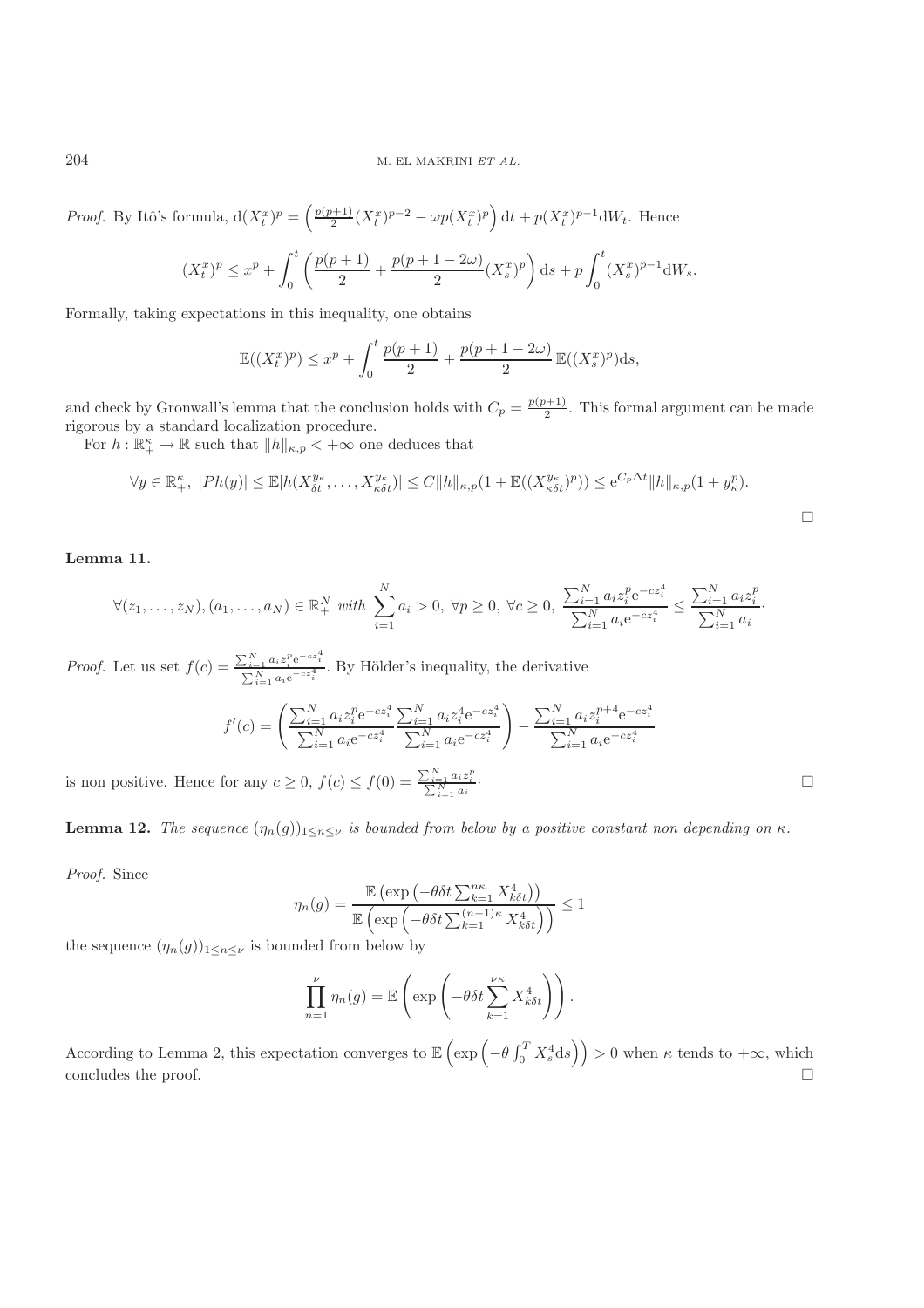We can now prove, as a corollary of Theorem 4, the convergence of the approximation  $E_{\text{DMC}}^{N,\nu,\kappa}(T)$  of  $E_{\text{DMC}}(T)$ , ined by: defined by:

$$
\overline{E_{\rm DMC}^{N,\nu,\kappa}}(T) = \frac{3}{2}\omega + \frac{\theta}{N} \sum_{i=1}^{N} (X_{\nu+1,0}^i)^4.
$$
\n(46)

**Corollary 13.**

$$
\mathbb{E}\left|E_{\text{DMC}}(T) - \overline{E_{\text{DMC}}^{N,\nu,\kappa}}(T)\right| \le \frac{C}{\nu\kappa} + \frac{C_{\nu}}{\sqrt{N}},
$$

*where the constant*  $C$  *only depends on*  $T$  *and the constant*  $C_{\nu}$  *on*  $T$  *and*  $\nu$ *.* 

*Proof.* By using the result of Theorem 4 and Cauchy Schwartz inequality, it is sufficient to prove the estimate  $\mathbb{E}\left(E_{\mathrm{DMC}}^{N,\nu,\kappa}(T)-\overline{E_{\mathrm{DMC}}^{N,\nu,\kappa}}(T)\right)$  $\left(\sum_{i=1}^{n} \sum_{j=1}^{N} X_{i}^{i} \right)$  Let us denote in this proof  $\xi_{\nu+1,0}^{i} = X_{\nu+1,0}^{i}$  for  $1 \leq i \leq N$ . We have:

$$
E_{\rm DMC}^{N,\nu,\kappa}(T) - \overline{E_{\rm DMC}^{N,\nu,\kappa}}(T) = \theta \left( \frac{\eta_{\nu}^N(g \, y_{\kappa}^4)}{\eta_{\nu}^N(g)} - \frac{1}{N} \sum_{i=1}^N (\xi_{\nu+1,0}^i)^4 \right) = \theta \left( \mathbb{E} \left( \frac{1}{N} \sum_{i=1}^N (\xi_{\nu+1,0}^i)^4 \middle| \xi_{\nu} \right) - \frac{1}{N} \sum_{i=1}^N (\xi_{\nu+1,0}^i)^4 \right)
$$

by using the fact that, for any function  $f : \mathbb{R}_+^* \to \mathbb{R}_+$ ,

$$
\mathbb{E}\left(\frac{1}{N}\sum_{i=1}^{N}f(\xi_{\nu+1,0}^{i})\bigg|\xi_{\nu}\right)=\frac{\eta_{\nu}^{N}(g(y)f(y_{\kappa}))}{\eta_{\nu}^{N}(g(y))},\tag{47}
$$

which is obtained by a reasoning similar to the one made to prove (43). Now, using the same method as to obtain (44), one easily gets the estimate:

$$
\mathbb{E}\left(E_{\text{DMC}}^{N,\nu,\kappa}(T) - \overline{E_{\text{DMC}}^{N,\nu,\kappa}}(T)\right)^2 \leq \frac{\theta^2}{N} \mathbb{E}\left(\frac{1}{N}\sum_{i=1}^N (\xi_{\nu+1,0}^i)^8\right) = \frac{\theta^2}{N} \mathbb{E}\left(\frac{\eta_{\nu}^N(g(y) \left(y_{\kappa}\right)^8)}{\eta_{\nu}^N(g(y))}\right),
$$

by using again (47). Lemma 9 completes the proof.  $\square$ 

We end this section by proving that Proposition 6 also holds for the numerical scheme (17).

**Proposition 14.** *Let us consider the Markov chain*  $(\bar{X}_{j\delta t})_{0\leq j\leq K}$  generated by the explicit scheme (17) and *denote by* Q *its transition kernel. We now define the measure*  $\eta_n$  *by replacing*  $(X_{j\delta t})_{0\leq j\leq K}$  *with*  $(\bar{X}_{j\delta t})_{0\leq j\leq K}$ *in* (31), and we define accordingly the evolution of the particle system: conditionally on  $\xi_n$ , the vectors  $(X_{n+1,0}^i, X_{n+1,\delta t}^i, \ldots, X_{n+1,\kappa \delta t}^i)_{1 \leq i \leq N}$  are independent, with  $(X_{n+1,0}^i)_{1 \leq i \leq N}$  distributed according to the selec-<br>tion clearithm (S1) (ese (92)) (S2) (ese (97)) on (S2) (ese (90)) and (Vi *tion algorithm* (S1) *(see* (23)*)*, (S2) *(see* (27*)*) or (S3) *(see* (29*)*), and  $(X_{n+1,j\delta t}^i)_{0 \leq j \leq \kappa}$  *a Markov chain with*<br>transition kernel O. Then we have: *transition kernel* Q*. Then, we have:*

$$
\mathbb{E}\left|\frac{\eta_{\nu}^N(gy_{\kappa}^4)}{\eta_{\nu}^N(g)} - \frac{\eta_{\nu}(gy_{\kappa}^4)}{\eta_{\nu}(g)}\right| \le \frac{C_{\nu}}{\sqrt{N}}.
$$

*Proof.* Looking carefully at the proof of Proposition 6 above, one remarks that (39) holds in this framework as soon as Lemma 12 holds, and the following property, which replaces Lemma 10, is satisfied:

$$
\exists C > 0, \forall x \in \mathbb{R}_+, \ Qf(x) \le e^{C\delta t} (1 + f(x)) - 1 \text{ for } f(x) \equiv x^4 \text{ and } f(x) \equiv x^8. \tag{48}
$$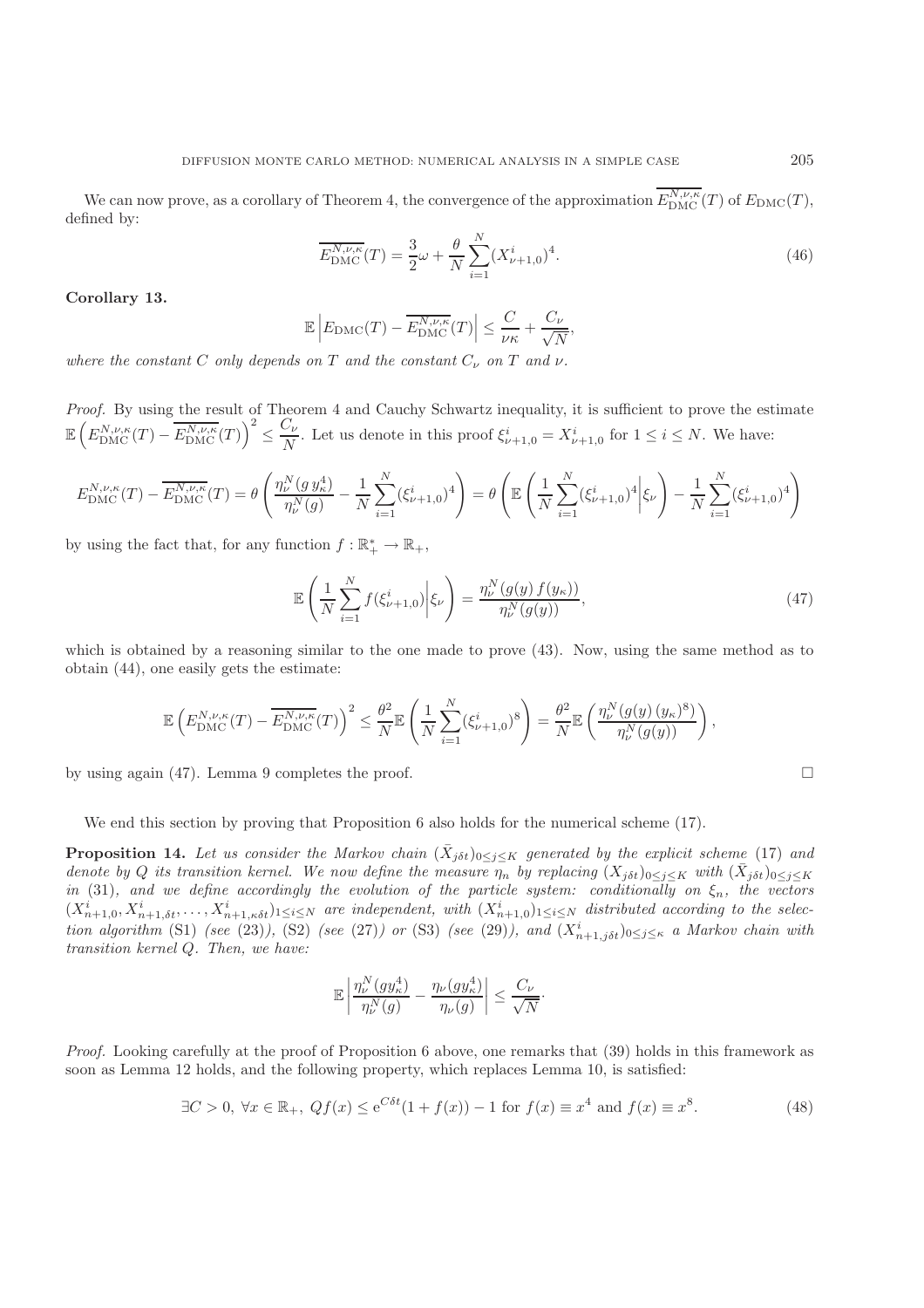#### 206 M. EL MAKRINI *ET AL.*

Let us first prove (48). We have:  $Qf(x) = \mathbb{E}\left(f\right)$  $(\bar{X}_{\delta t}^x)$ ) where  $\bar{X}_{\delta t}^x = \left( (1 - \omega \delta t)^2 x^2 + 2xW_{\delta t} + \frac{W_{\delta t}^2}{(1 - \omega \delta t)^2}\right)$  $\frac{W_{\delta t}^2}{(1-\omega\delta t)^2}+2\delta t\Big)^{1/2}$ . Now, for  $q \in \mathbb{N}^*$ ,

$$
(\bar{X}_{\delta t}^x)^{2q} = \sum_{j_1+j_2+j_3=q} \frac{q!}{j_1!j_2!j_3!} (1-\omega\delta t)^{2j_1} 2^{j_2} x^{2j_1+j_2} W_{\delta t}^{j_2} \left(\frac{W_{\delta t}^2}{(1-\omega\delta t)^2} + 2\delta t\right)^{j_3},
$$

where the indices  $(j_1, j_2, j_3)$  are non negative integers. Remarking that the expectation of the terms with  $j_2$ odd vanishes and then using Young's inequality, one deduces that for  $\delta t \leq \frac{1}{2\omega}$ ,

$$
\mathbb{E}\left((\bar{X}_{\delta t}^{x})^{2q}\right) \leq (1-\omega\delta t)^{2q}x^{2q} + \mathbb{E}\left(\left(\frac{W_{\delta t}^{2}}{(1-\omega\delta t)^{2}}+2\delta t\right)^{q}\right) + C_{q} \sum_{\substack{j_{1}+j_{2}+j_{3}=q\\j_{1} < q, j_{2} \text{ even}, j_{3} < q}} x^{2\left(q-\frac{j_{2}+2j_{3}}{2}\right)}\delta t^{\frac{j_{2}+2j_{3}}{2}},
$$
\n
$$
\leq x^{2q} + C_{q}\delta t + C_{q} \sum_{\substack{j_{1}+j_{2}+j_{3}=q\\j_{1} < q, j_{2} \text{ even}, j_{3} < q}} \left(x^{2q}\delta t + \delta t^{1+q\left(1-\frac{2}{j_{2}+2j_{3}}\right)}\right),
$$
\n
$$
\leq (1 + C_{q}\delta t)x^{2q} + C_{q}\delta t \leq e^{C_{q}\delta t}(1+x^{2q}) - 1.
$$
\n(49)

Let us now prove Lemma 12 for the scheme (17). As noticed in the proof of Lemma 12 above, it is sufficient to bound from below  $\mathbb{E}\left(\exp\left(-\theta \delta t \sum_{k=1}^{|\mu|} \bar{X}_{k\delta t}^4\right)\right)$ . By Jensen inequality, we have  $\mathbb{E}\left(\exp\left(-\theta \delta t \sum_{k=1}^{|\mu|} \bar{X}_{k\delta t}^4\right)\right) \ge \exp\left(-\theta \int_{-\infty}^{\infty} \mathbb{E}\left(\bar{X}_{k\delta t}^4\right) \mathbb{E}\left[\exp\left(-\theta \delta t \sum_{k=1}^{|\mu|} \bar$  $\exp\left(-\theta \frac{T}{\nu\kappa}\sum_{k=1}^{\nu\kappa} \mathbb{E}\left(\bar{X}_{k\delta t}^{4}\right)\right)$ . By using (49), it is easy to prove by induction that  $\mathbb{E}\left(\bar{X}_{k\delta t}^{4}\right) \leq e^{C_{2}k\delta t}(1+\mathbb{E}\left(\bar{X}_{0}^{4}\right))-1$ <br>and this concludes the proof of Lemma 12 in this f and this concludes the proof of Lemma 12 in this framework.  $\Box$ 

In order to obtain a complete convergence result of the form (38) for the scheme (17), it remains to prove the complementary bound (19), that we have not obtained so far. However, we will check by numerical simulations that (38) still holds.

# 2. Numerical results

### 2.1. **Computation of a reference solution by a spectral method**

In this section, we would like to explain how we can obtain a very precise reference solution by using a partial differential equation approach to compute  $E_{\text{DMC}}(T)$  (see [4]).

### 2.1.1. *A partial differential equation approach to compute*  $E_{\text{DMC}}(T)$

Let us introduce the solution  $\phi$  to the following partial differential equation:

$$
\begin{cases}\n\frac{\partial \phi}{\partial t} = -H\phi, \ (t, x) \in \mathbb{R}_+ \times \mathbb{R} \\
\phi(0, x) = \psi_I(x), \ x \in \mathbb{R}\n\end{cases}
$$
\n(50)

where H (resp.  $\psi_I$ ) is defined by (10) (resp. (12)). Since  $\psi_I \in \mathcal{H}$ , it is a standard result that this problem admits a unique solution  $\phi \in C^0(\mathbb{R}_+^*, \mathcal{H}) \cap C^0(\mathbb{R}_+^*, \mathcal{D}_{\mathcal{H}}(H)) \cap C^1(\mathbb{R}_+^*, \mathcal{H})$ . The function  $\phi$  is regular and odd, and therefore is such that  $\phi(t, 0) = 0$  for all  $t \geq 0$ . Therefore the function  $\phi$  is also solution to the following partial differential equation:

$$
\begin{cases}\n\frac{\partial \phi}{\partial t} = -H\phi, \ (t, x) \in \mathbb{R}_+ \times \mathbb{R} \\
\phi(t, 0) = 0, \ t \ge 0 \\
\phi(0, x) = \psi_I(x), \ x \in \mathbb{R}.\n\end{cases}
$$
\n(51)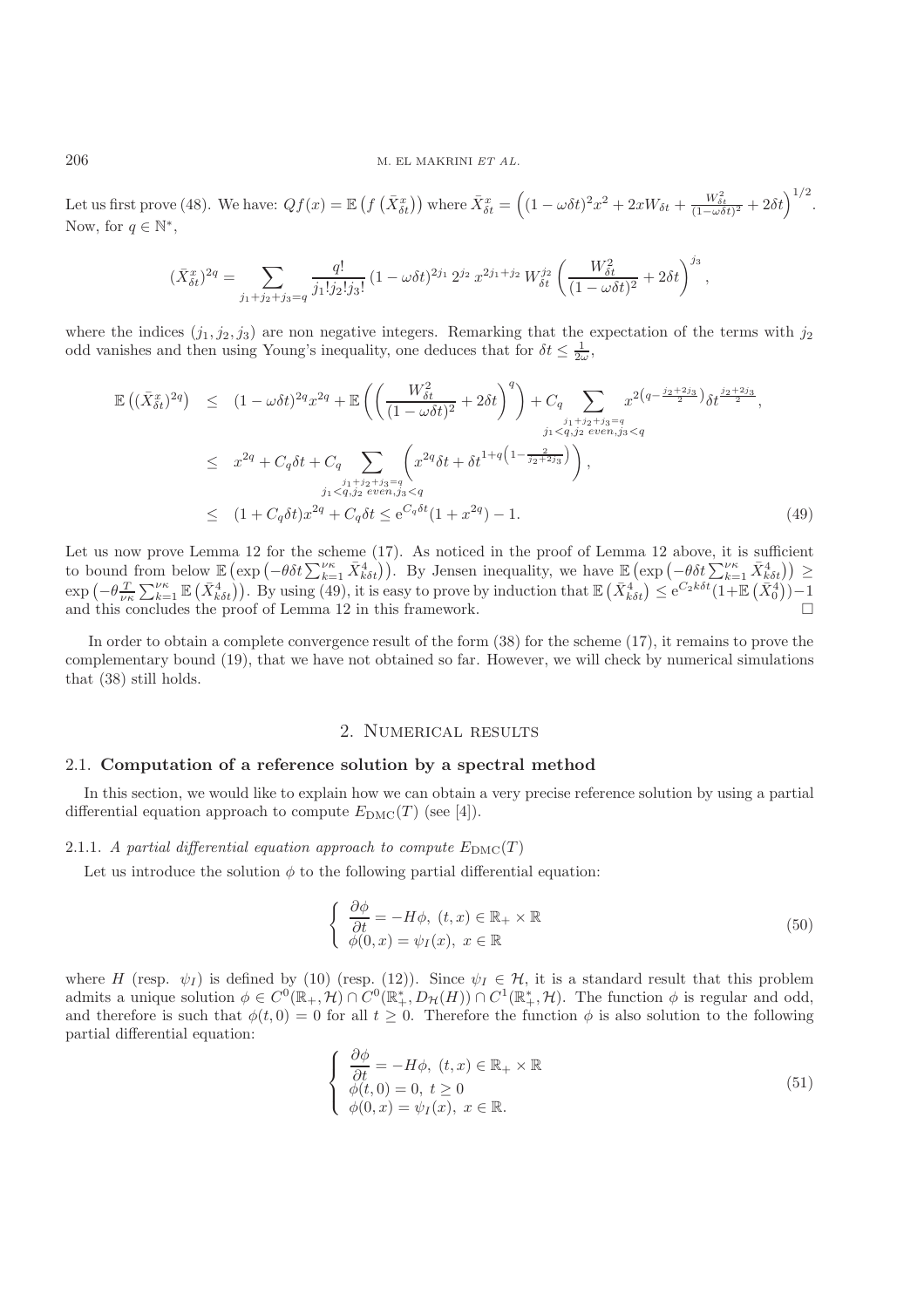In [4], we have shown that since  $\phi$  satisfies (51), we can express  $E_{\text{DMC}}(t)$  (defined by (2)) using the function  $\phi$ (see Prop. 11 in [4]):

$$
E_{\rm DMC}(t) = \frac{\langle H\psi_I, \phi(t) \rangle}{\langle \psi_I, \phi(t) \rangle}.
$$
\n(52)

Our reference solution  $E_{\text{DMC}}(T)$  will rely on formula (52) after discretization of (50) by a spectral method.

### 2.1.2. *Computation of the wave function*  $\phi$

We will briefly present the spectral method developed to compute an approximation of  $\phi$ . We recall that the Hermite polynomials are defined by:

$$
\forall n \in \mathbb{N}, h_n(x) = (-1)^n e^{x^2} \frac{d^n}{dx^n} (e^{-x^2}).
$$

We introduce the eigenfunctions of the operator  $H_0$ , normalized for the  $L^2(\mathbb{R})$  norm associated with the eigenvalues  $E_n = \omega(n + 1/2)$  for  $n \geq 0$ ,

$$
\varphi_n(x) = h_n(\sqrt{\omega}x) \exp\left(-\frac{1}{2}\omega x^2\right) \left(\frac{(\omega/\pi)^{1/4}}{\sqrt{2^n n!}}\right).
$$

It is well known that the vector space spanned by the set of functions  $\{\varphi_{2k+1}\}_{k\geq 0}$  is dense in  $\mathcal{V}_0 = \{\varphi \in$  $H^1(\mathbb{R}) \cap \mathcal{H} \mid x\varphi \in L^2$ , which is the domain of the quadratic form associated with  $H_0$ .

Let us now introduce the functional space  $\mathcal{V} = \{ \varphi \in H^1(\mathbb{R}) \cap \mathcal{H} \mid x^2 \varphi \in L^2 \}$ , which is the domain of the quadratic form associated with H. The set of functions  ${\varphi_{2k+1}}_{k\geq 0}$  is also a basis of  $\mathcal V$ .

Let  $V_n = \text{Span}(\varphi_1, \varphi_3, \ldots, \varphi_{2n-1})$ . We use this approximation space to build the following Galerkin scheme for (50): find  $\phi_n \in C^0(\mathbb{R}_+,\mathcal{V}_n)$  such that  $\phi_n(0,x) = \psi_I$ , and  $\forall \varphi \in \mathcal{V}_n$ 

$$
\left\langle \frac{\partial \phi_n(t)}{\partial t}, \varphi \right\rangle = - \left\langle H \phi_n(x, t), \varphi \right\rangle. \tag{53}
$$

We diagonalize the operator H restricted to  $\mathcal{V}_n$ . We denote by  $(\varphi_0^n, \varphi_2^n, \ldots, \varphi_{n-1}^n)$  the eigenfunctions and by  $F_n^n$   $F_n^n$   $F_n^n$   $F_n^n$  is asset to check that  $\mathcal{V}_n$  can  $\varphi_0^{\ldots}, \varphi_2^{\ldots}, \ldots, \varphi_n^{\ldots}$ <br>potry of H in  $E_0^n, E_2^n, \ldots, E_{n-1}^n$  the associated eigenvalues. Because of the symmetry of H, it is easy to check that  $\mathcal{V}_n$  can<br>also be spanned by  $(\varphi^n, \varphi^n)$ . also be spanned by  $(\varphi_0^n, \varphi_2^n, \ldots, \varphi_{n-1}^n)$ :

$$
\mathcal{V}_n = \text{Span}(\varphi_0^n, \varphi_2^n, \dots, \varphi_{n-1}^n). \tag{54}
$$

Since for  $t \geq 0$ ,  $\phi_n(t,.) \in \mathcal{V}_n$ , there exists  $u_k(t)$ ,  $k = 0, \ldots, n-1$ , such that

$$
\phi_n = \sum_{k=0}^{n-1} u_k(t) \varphi_k^n.
$$
\n
$$
(55)
$$

In view of (54) and (55), (53) is equivalent to the equations:  $\forall i = 0, \ldots, n-1$ ,

$$
\sum_{k=0}^{n-1} \frac{\partial u_k(t)}{\partial t} \langle \varphi_k^n, \varphi_i^n \rangle = - \langle H \sum_{k=0}^{n-1} u_k(t) \varphi_k^n, \varphi_i^n \rangle,
$$
  
= -\sum\_{k=0}^{n-1} E\_k^n u\_k(t) \langle \varphi\_k^n, \varphi\_i^n \rangle.

<sup>3</sup>Notice that  $\psi_I = \varphi_1 \in \mathcal{V}_n$ .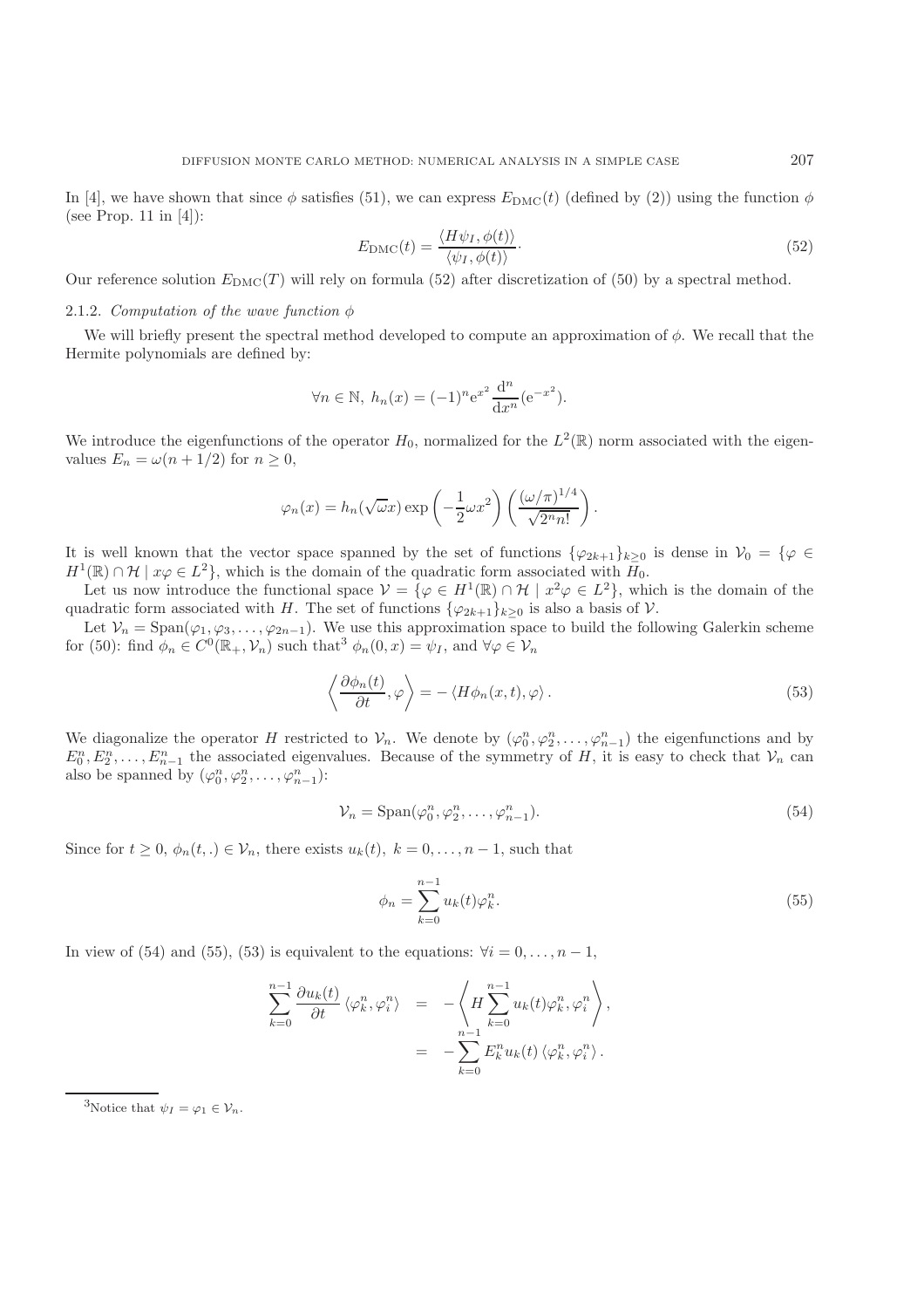We deduce that  $\forall k = 0, \ldots, n-1$ ,

$$
\frac{\partial u_k(t)}{\partial t} = -E_k^n u_k(t),
$$
  

$$
(t, x) = \sum_{k=0}^{n-1} u_k(0) \exp(-E_k^n t) \varphi_k^n(x),
$$
 (56)

where  $u_k(0) = \langle \psi_I, \varphi_k^n \rangle$ .

**Remark 15.** The eigenfunctions of H are obtained by diagonalization of the matrix  $A = (a_{ij})_{i,j=0,\ldots,n-1}$  with  $\forall i, j = 0, \ldots, n-1$ :

$$
a_{ij} = \langle H\varphi_{2i+1}, \varphi_{2j+1} \rangle,
$$
  
\n
$$
= \langle H_0\varphi_{2i+1}, \varphi_{2j+1} \rangle + \theta \langle x^4 \varphi_{2i+1}, \varphi_{2j+1} \rangle,
$$
  
\n
$$
= \delta_{ij} \omega (2i + \frac{3}{2}) + \theta \langle x^4 \varphi_{2i+1}, \varphi_{2j+1} \rangle.
$$

 $= \delta_{ij} \omega (2i + \frac{3}{2}) + \theta \langle x^4 \varphi_{2i+1}, \varphi_{2j+1} \rangle$ .<br>We can use the *n*-point Gauss-Hermite formula to deal with the integration of the second term on the right-hand<br>gide. We recall that this method provides an event result side. We recall that this method provides an exact result for  $\int_{-\infty}^{+\infty} p(x) \exp(-x^2) dx$  as long as p is a polynomial of degree  $2n - 1$  or less.

### 2.1.3. Approximation of  $E_{\text{DMC}}(T)$

We now use formula (52) to approximate  $E_{\text{DMC}}(T)$ . By an elementary calculation, we obtain the following approximation:

$$
E_{\rm DMC}(T) \simeq \frac{E_0^n + \sum_{i=1}^{n-1} \frac{u_i(0) \langle \varphi_i^n, \varphi_1 \rangle}{u_0(0) \langle \varphi_1^n, \varphi_1 \rangle} E_i^n \exp(-(E_i^n - E_0^n)T)}{1 + \sum_{i=1}^{n-1} \frac{u_i(0) \langle \varphi_i^n, \varphi_1 \rangle}{u_0(0) \langle \varphi_1^n, \varphi_1 \rangle} \exp(-(E_i^n - E_0^n)T)}
$$
\n(57)

In our test cases, we have observed that  $n = 40$  is enough to reach convergence.<br>Notice that for a given n, the convergence in time to the lowest eigenvalue  $E$ 

 $\phi_n$ 

Notice that for a given n, the convergence in time to the lowest eigenvalue  $E_0^n$  is exponentially fast, with an popert equal to the spectral gap  $F^n - F^n$ exponent equal to the spectral gap  $E_1^n - E_0^n$ .

### 2.2. **Numerical results of Monte Carlo simulations**

In this section, we perform various numerical experiments to validate our theoretical results, and to explore some features of DMC computation. In particular, we propose in Section 2.2.2 an empirical method to determine the optimal number of reconfigurations. In all the computations, the final time is  $T = 5$ , which appears to be sufficiently large for the convergence  $t \to \infty$  to be achieved with enough accuracy.

### 2.2.1. *Error and variance as a function of the numerical parameters*

We represent on Figure 2, the expectation e and the variance v of the error:  $\left| E_{\text{DMC}}^{N,\nu,T/(\nu\delta t)}(T) - E_{\text{DMC}}(T) \right|$  as a function of the number of walkers N, the time step  $\delta t$  and the number of reconfigurations  $\nu - 1$ , where  $E_{\text{DMC}}(T)$ is approximated using (57) and  $E_{\text{DMC}}^{N,\nu,T/(\nu\delta t)}(T)$  is defined by (37). The multinomial resampling method (which is (S1) with  $\epsilon_n = 0$ ) was used.

The top figures represent the expectation of the error and its variance according to the number of walkers. To compute these quantities, we perform 2000 independent realizations, with the number of reconfigurations  $\nu - 1 = 50$ , a small time step  $\delta t = 5 \times 10^{-3}$  and  $\theta = 0.5$ . The simulations confirm the theoretical result: the  $\nu - 1 = 50$ , a small time<br>error decreases as  $C/\sqrt{N}$ .<br>The effect of the time's

The effect of the time step is shown on the two figures in the center. The numerical parameters are: a large number of particles  $N = 5000$ , number of configurations  $\nu - 1 = 30$ ,  $\theta = 2$  and 300 independent realizations. We can see on the figure on the left that the error decreases linearly as the time step decreases. We also remark that the error is smaller with the approximate scheme (17) than when using the exact simulation of

so that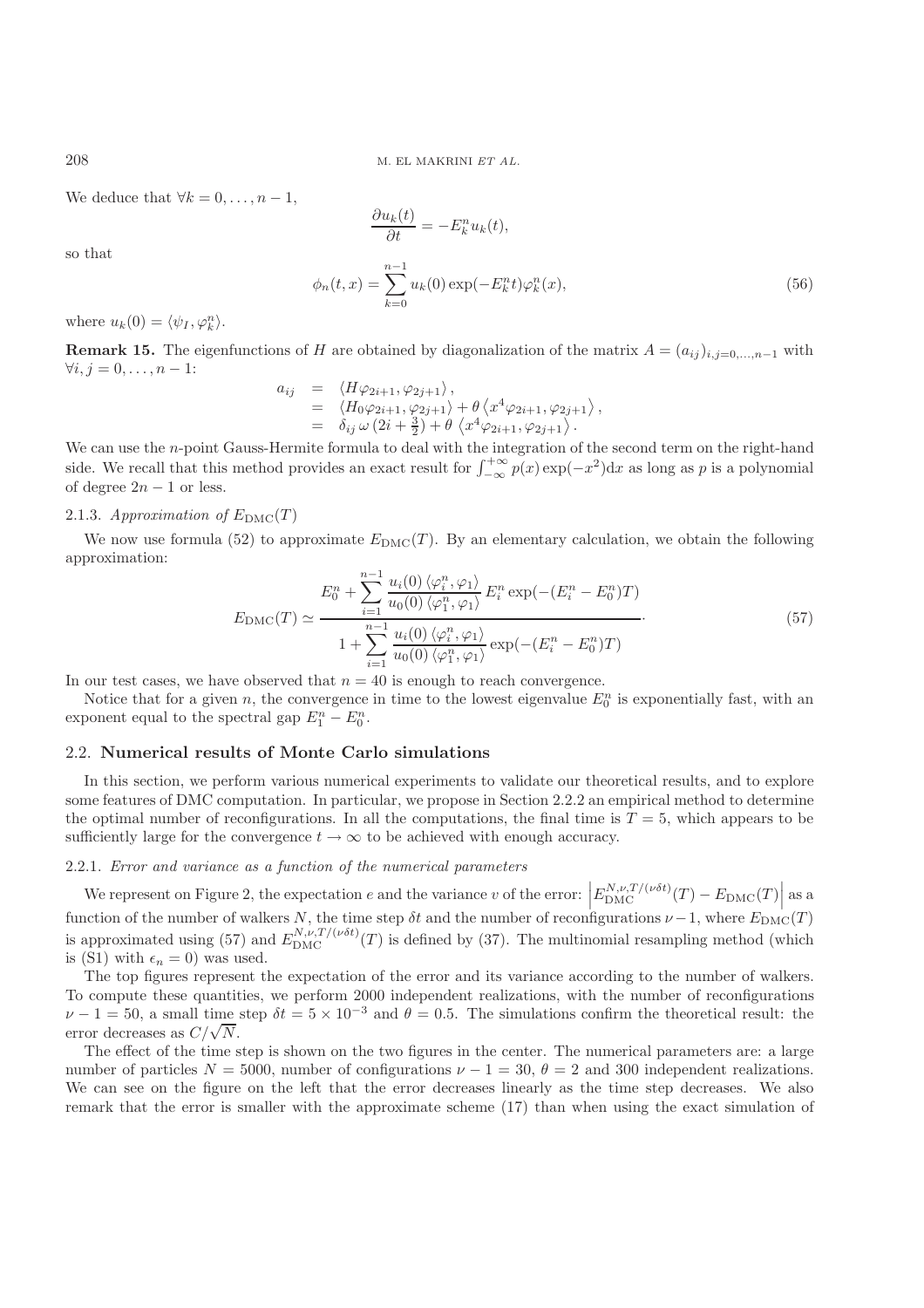

FIGURE 2. Expectation and variance of the error when  $(15)$  is discretized according to the method described in Appendix (dotted curve) and according to the scheme (17) (solid curve).

the SDE (15) proposed in the Appendix. This rather amazing result can be interpreted as follows. When using the exact simulation of the SDE, there is only one source of error related to the time discretization, namely the approximation of the integral in the exponential factor in (2). When using the scheme (17), we add a weak error term which seems to partly compensate the previous one.

The last figures represent the effect of the number of reconfiguration steps. The numerical parameters are: time step  $\delta t = 5 \times 10^{-3}$ , number of particles  $N = 5000$ ,  $\theta = 2$  and 300 independent realizations. The curve representing the variation of the error according to the number of reconfigurations has the shape of a basin. We deduce that on the one hand a small number of reconfigurations has the disadvantage that walkers with increasingly differing weights are kept. On the other hand a large number of reconfigurations introduces much noise. An optimal number of reconfiguration seems to lie between 20 and 50.

### 2.2.2. *Optimal number of reconfigurations*

In Figure 3, we check that the optimal number of reconfigurations in terms of the variance  $\tilde{v}$  of  $E_{\text{DMC}}^{N,\nu,T/(\nu\delta t)}(T)$ <br>of not of the error as in Sect. 2.2.1) is also obtained for a number of reconfiguration whic (and not of the error as in Sect. 2.2.1) is also obtained for a number of reconfiguration which seems to lie between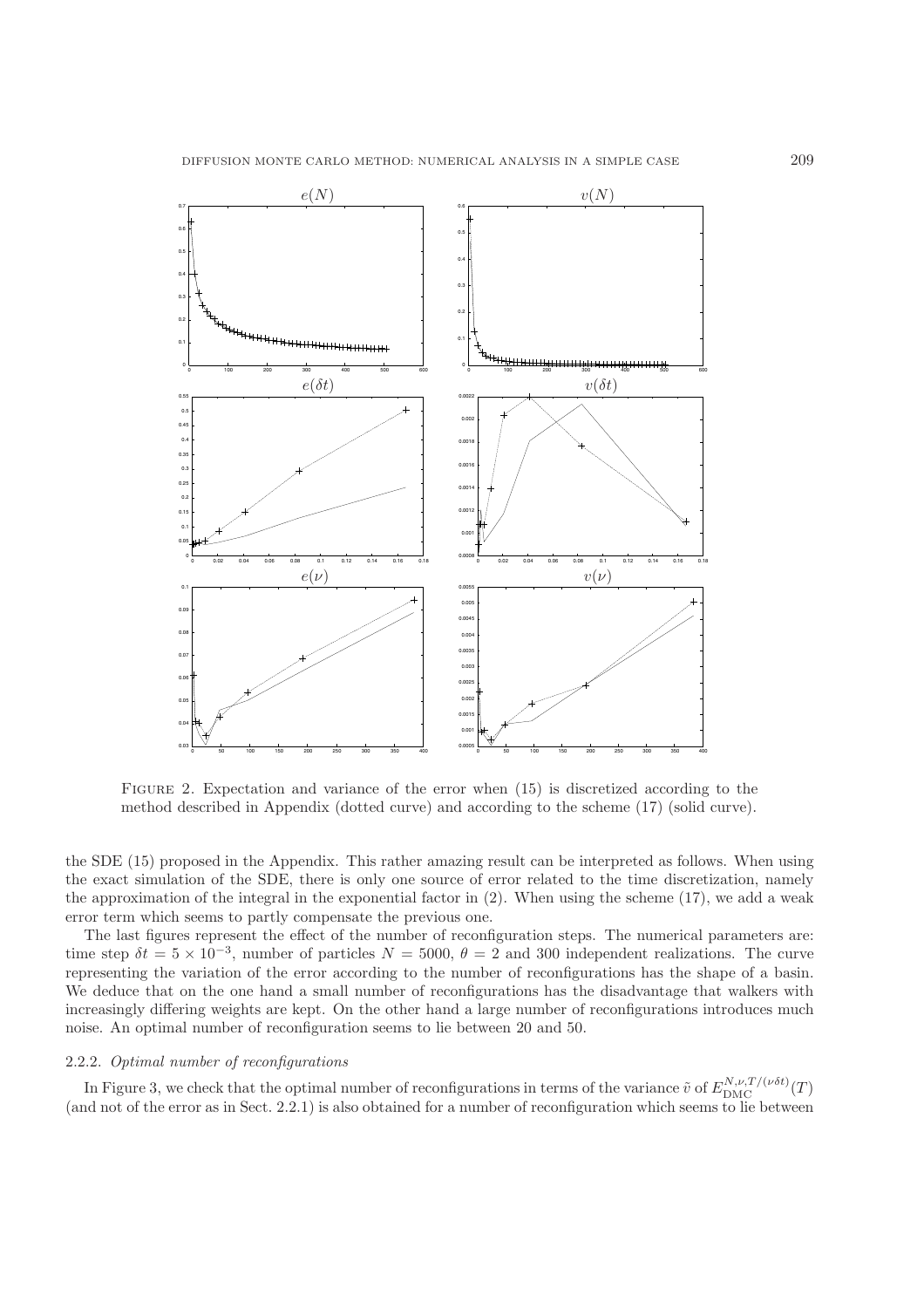

FIGURE 3. Variance of  $E_{\text{DMC}}^{N,\nu,T/(\nu\delta t)}(T)$  in function of the number of reconfigurations when (15) is discretized according to the method described in Appendix (solid curve) and according to is discretized according to the method described in Appendix (solid curve) and according to the scheme (17) (dashed curve).

20 and 50 (using again the multinomial resampling method). The numerical parameters are those considered for the figures below in Figure 2: time step  $\delta t = 5 \times 10^{-3}$ , number of particles  $N = 5000$ ,  $\theta = 2$  and 300 independent realizations. We have not studied how the optimal number of reconfigurations varies according to the other numerical parameters.

We have investigated a practical method to estimate numerically the optimal number of reconfigurations. In Figure 4 we represent the variance of  $E_{\text{DMC}}^{N,1,t/\delta t}(t)$  according to time t, without any reconfiguration step (which corresponds to  $\nu = 1$ . The other numerical parameters are again those considered for the figures below in Figure 2. We observe that the variance is minimal at  $t^* \approx 0.25$ . We remark that  $\nu = T/t^* = 20$  is close to the optimal number of reconfigurations obtained on the previous figures. We have checked this empirical result the optimal number of reconfigurations obtained on the previous figures. We have checked this empirical result for various sets of the parameters. It seems that the optimal number of reconfigurations is related to  $T/t^*$ <br>relevant the particles are also proposed to  $T/t^*$ . where  $t^*$  minimizes the variance of  $E_{\text{DMC}}^{N,1,t/\delta t}(t)$ . Since  $\nu = 1$ , no selection step occurs and the particles are thus independent. According to the multidimensional central limit theorem, the variance of  $E_{\text{DMC}}^{N,1,t/\delta t}(t)$  can be approximated by

$$
\frac{1}{N} \left( \frac{\text{Var}(Y_t)}{(\mathbb{E}(Z_t))^2} - 2\mathbb{E}(Y_t) \frac{\text{Covar}(Y_t, Z_t)}{(\mathbb{E}(Z_t))^3} + (\mathbb{E}(Y_t))^2 \frac{\text{Var}(Z_t)}{(\mathbb{E}(Z_t))^4} \right)
$$

where

$$
Y_t = E_L(X_t) \exp\left(-\delta t \sum_{k=1}^{t/\delta t} E_L(X_{k\delta t})\right)
$$

and

$$
Z_t = \exp\left(-\delta t \sum_{k=1}^{t/\delta t} E_L(X_{k\delta t})\right).
$$

Therefore, the optimal number of reconfiguration steps could be estimated by this method, through a precomputation over a few independent trajectories.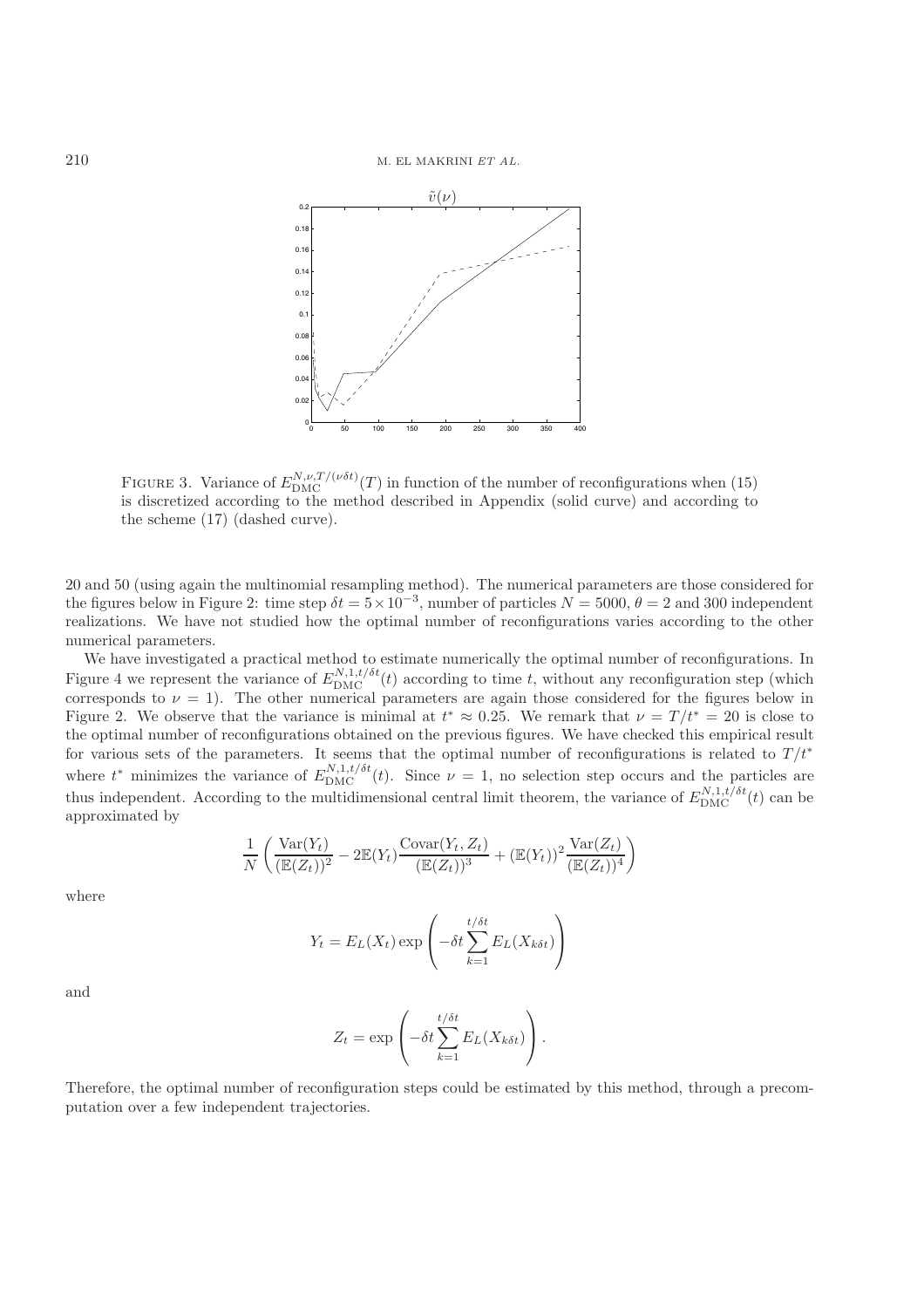

FIGURE 4. Variance of  $E_{\text{DMC}}^{N,1,t/\delta t}(t)$  as a function of time t.



FIGURE 5. Variance of  $E_{\text{DMC}}^{N,\nu,T/(\nu\delta t)}(t)$  as a function of time t, for various resampling algo-<br>rithms: Without – without resampling Mult – multipomial resampling CMult – correlated rithms: Without = without resampling, Mult = multinomial resampling, CMult = correlated multinomial resampling,  $Res = residual$  resampling,  $Strat = stratified$  resampling,  $StratRem =$ stratified remainder resampling, Syst = systematic resampling.

#### 2.2.3. *Comparison of the resampling algorithms*

We finally compare various resampling algorithms in Figure 5, where the variance of  $E_{\text{DMC}}^{N,\nu,T/(\nu\delta t)}(t)$  as a netion of time is represented. The numerical parameters are:  $N = 1000$ ,  $\delta t = 5 \times 10^{-3}$ ,  $\nu = 1 - 20$ ,  $\theta$ function of time is represented. The numerical parameters are:  $N = 1000$ ,  $\delta t = 5 \times 10^{-3}$ ,  $\nu - 1 = 20$ ,  $\theta = 2$  and 200 independent realizations 200 independent realizations.

We first observe on the figure on the left that without any resampling, the variance of the results explodes with increasing time. This shows the necessity to use resampling algorithms. We compare the following resampling algorithms: multinomial resampling (which is (S1) with  $\epsilon_n = 0$ ), correlated multinomial resampling (which is (S1) with  $\epsilon_n = 1/\max_{1 \leq i \leq N} g(\xi_n^i)$ , residual resampling (which is (S2)), stratified resampling (which is (S3)), stratified resampling (which is (S3)), stratified remainder resampling (which combines residual and stratified resampling, see Rem. 8) and systematic resampling (which corresponds to stratified resampling with  $U_n^1 = \ldots = U_n^N = U_n$ , see the Introduction). We<br>observe that as expected, when more correlation is introduced the variance due to the resampling is reduced observe that, as expected, when more correlation is introduced, the variance due to the resampling is reduced.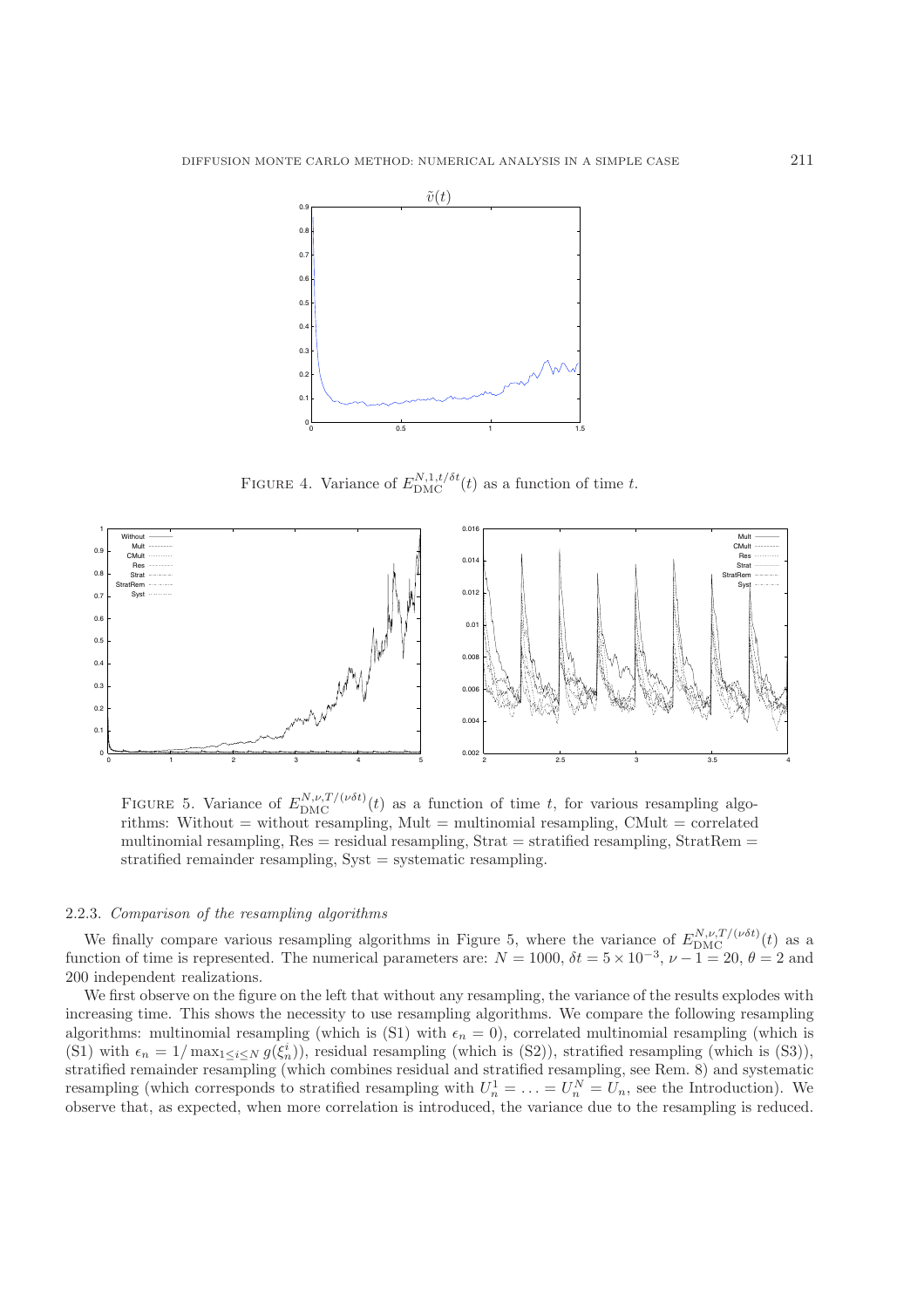The multinomial resampling method is generally the worse, while the best resampling methods seem to be systematic resampling or stratified remainder resampling.

# **CONCLUSION**

In this paper, we have proved on a simple example convergence of numerical implementations of the DMC method with a fixed number of walkers. The theoretical rates of convergence are confirmed by numerical experiments and are likely to hold in more general situations. We have also checked numerically the existence of an optimal number of reconfiguration steps. Various resampling algorithms have been considered, both theoretically and numerically. For future work, we plan to investigate criteria devoted to the choice of the number of reconfiguration steps. One interesting direction is the use of automatic criteria based on a measure of the discrepancy between the weights carried by the walkers to decide when to perform a reconfiguration step.

### Appendix : Simulation of the stochastic differential equation (15)

In this appendix, we show that it is possible to simulate exactly in law the  $(K + 1)$ -plet  $(X_0, X_{\delta t}, \ldots, X_{K \delta t})$ , where  $X_t$  is defined by (15). Let  $(G, U)$  denote a couple of independent random variables with G normal and U uniformly distributed on the interval  $[0, 1]$ .

# **Simulation of the increment**  $X_t - X_s$ , for  $t \geq s$ .

The square  $R_t$  of the norm of a 3-dimensional Brownian motion  $W_t = (W_t^1, W_t^2, W_t^3)$  solves  $dR_t = 3dt +$  $2\sqrt{R_t} \mathrm{d}B_t$  where  $B_t = \int_0^t$  $\int_0^t \frac{\boldsymbol{W}_s \cdot d\boldsymbol{W}_s}{\|\boldsymbol{W}_s\|}$  is a one-dimensional Brownian motion. Hence  $\rho_t = \frac{R_t}{1+2\omega t}$  solves  $d\rho_t = (3 - 2\omega\rho_t)\frac{dt}{1 + 2\omega t} + 2\sqrt{\rho_t}\frac{dB_t}{\sqrt{1 + 2\omega t}}$  (58)

It is easy to check that  $\left(\int_0^{\frac{1}{2\omega}(e^{2\omega t}-1)} \frac{dB_s}{\sqrt{1+2\omega s}}\right)_t$  is a Brownian motion. Hence, performing a time-change in<br>(58) one obtains that  $\omega_0 \propto e^{-\omega t} B_0$  (e.g.  $\omega$  is a weak solution of the equation  $dV_$ (58), one obtains that  $\rho_{\frac{1}{2\omega}(e^{2\omega t}-1)} = e^{-2\omega t} R_{\frac{1}{2\omega}(e^{2\omega t}-1)}$  is a weak solution of the equation  $dY_t = (3-2\omega Y_t)dt$  +  $2\sqrt{Y_t} dW_t$  satisfied by  $Y_t = X_t^2$ . Therefore  $e^{-\omega t} \sqrt{R_{\frac{1}{2\omega}(e^{2\omega t}-1)}}$  is a weak solution of (15).

For  $v \geq u$ ,  $R_v$  has the same distribution as  $(\sqrt{R_u} + W_v^1 - W_u^1)^2 + (W_v^2 - W_u^2)^2 + (W_v^3 - W_u^3)^2$ , and therefore as  $(\sqrt{R_u} + G\sqrt{v - u})^2 - 2(v - u)\log(U)$  with  $(G, U)$  independent from  $R_u$ . Hence for  $t \geq s$ ,  $X_t$  has the same distribution as the same distribution as

$$
\left( e^{-2\omega t} \left( \left( e^{\omega s} X_s + \frac{G}{\sqrt{2\omega}} (e^{2\omega t} - e^{2\omega s})^{1/2} \right)^2 - 2 \frac{1}{2\omega} (e^{2\omega t} - e^{2\omega s}) \log(U) \right) \right)^{1/2}
$$

$$
= \left( \left( e^{-\omega(t-s)} X_s + \frac{G}{\sqrt{2\omega}} (1 - e^{-2\omega(t-s)})^{1/2} \right)^2 - \frac{1}{\omega} (1 - e^{-2\omega(t-s)}) \log(U) \right)^{1/2}
$$

where the couple  $(G, U)$  is independent from  $X_s$ .

**Simulation of**  $X_0$  with distribution  $2\psi_I^2(x)1_{\{x>0\}}dx$ .

The random variable  $\frac{1}{\sqrt{2}}$  $\frac{1}{2\omega} (G^2 - 2 \log(U))^{1/2}$  is distributed according to the invariant measure  $2\psi_I^2(x)1_{\{x>0\}}dx$ , as suggested by letting the time increment  $t - s$  tend to  $+\infty$  in the previous simulation. Indeed,  $G^2 - 2 \log(U)$  is a Gamma random variable with density  $\frac{1}{2^{3/2}\Gamma(3/2)} 1_{\{z > 0\}} \sqrt{z} e^{-z/2}$ . And one deduces the densit  $\frac{1}{6}$  $\frac{1}{2\omega} (G^2 - 2 \log(U))^{1/2}$  by an easy change of variables.